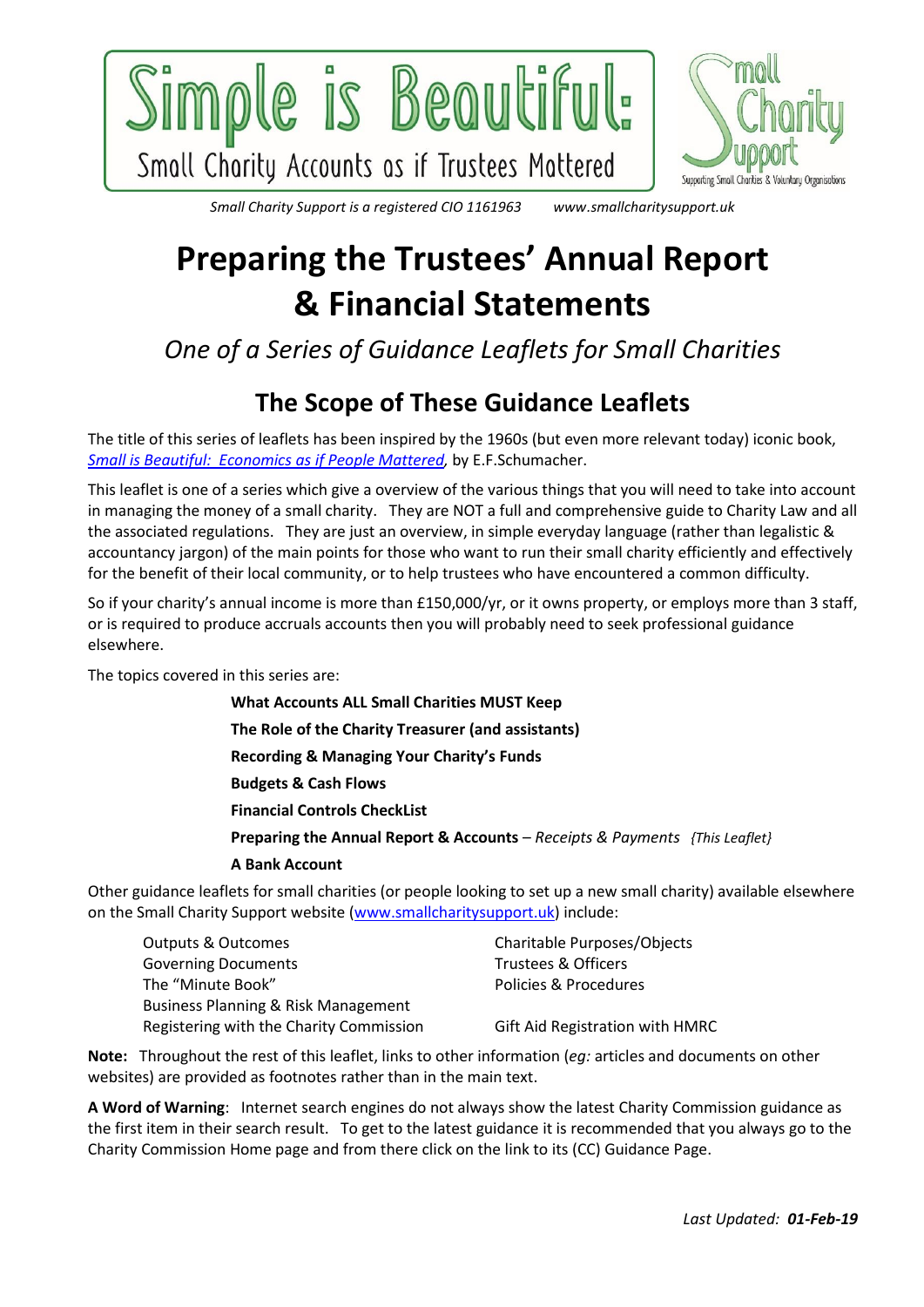# **Contents**

This leaflet is quite long. So it is not anticipated that you will read it "from cover to cover". Instead, use the index of contents below to "dip into" the leaflet for specific guidance on writing specific sections of a Trustees' Report as and when you need it.

| 1. |  |  |  |
|----|--|--|--|
|    |  |  |  |
|    |  |  |  |
|    |  |  |  |
|    |  |  |  |
|    |  |  |  |
|    |  |  |  |
|    |  |  |  |
|    |  |  |  |
|    |  |  |  |
| 2. |  |  |  |
| 3. |  |  |  |
|    |  |  |  |
|    |  |  |  |
|    |  |  |  |
|    |  |  |  |
| 4. |  |  |  |
|    |  |  |  |
|    |  |  |  |
|    |  |  |  |
|    |  |  |  |
|    |  |  |  |
|    |  |  |  |
|    |  |  |  |
|    |  |  |  |
|    |  |  |  |
|    |  |  |  |
|    |  |  |  |
|    |  |  |  |
|    |  |  |  |
|    |  |  |  |
|    |  |  |  |
|    |  |  |  |
|    |  |  |  |
|    |  |  |  |
|    |  |  |  |
|    |  |  |  |
|    |  |  |  |
|    |  |  |  |
|    |  |  |  |
|    |  |  |  |
|    |  |  |  |
|    |  |  |  |

Your comments and suggestions (to comments@smallcharitysupport.uk) as to how this leaflet could be improved to make it simpler and clearer would be much appreciated.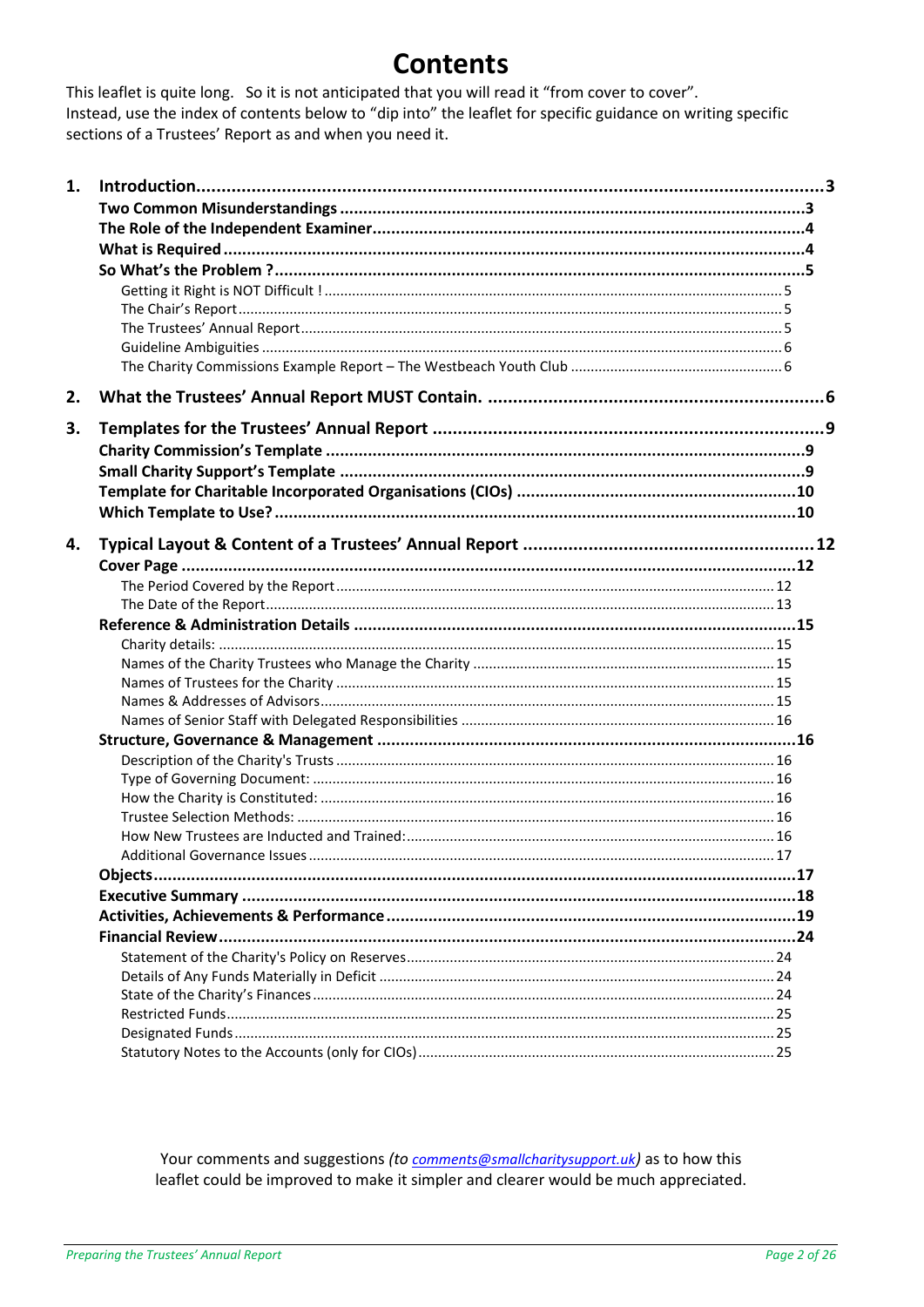# **Preparing the Trustees' Annual Report & Financial Statements**

# <span id="page-2-0"></span>**1. Introduction**

**The leaflet applies ONLY to charities which prepare their accounts on a Receipts & Payments basis and are not required to have them audited.** *ie:* **charities with an annual income of less than £250,000 and which are either unincorporated organisations or Charitable Incorporated Organisations and can have their accounts Independently Examined.**

This leaflet is based on the Charity Commission's guidance publications *"Charity reporting and accounting: the essentials November 2016 (CC15d)<sup>1</sup> ",* and *"Trustees' annual report template (SORP 2005)* <sup>2</sup> *"*, both of which can be downloaded from the Commission's website.

# <span id="page-2-1"></span>**Two Common Misunderstandings**

It is commonly thought that:

1: if an unincorporated charity is below the threshold for submitting a Trustees' Annual Report & Financial Statements to the Charity Commission it doesn't have to prepare "proper ones" – rough notes will be sufficient;

<span id="page-2-3"></span><span id="page-2-2"></span>

2: the Trustees' Annual Report is just the Chair's reports to the members at the AGM.

# Both are **W R O N G !**

But take comfort – if you thought either of the above were the case you would not be the only charity.

Several years ago (thought to be April 2016) the Charity Commission produced an undated review titled *"Accounts Monitoring Review: The Quality of Small Charity Accounts"*<sup>3</sup> .

The review was of the Annual Report & Accounts which the Commission had specifically requested from 108 small charities with annual incomes less than £25,000 which were therefore not required to submit their Report & Accounts automatically (*ie:* without them being requested).

The review found that more than half (53%) were NOT of "acceptable quality" – ie: were not consistent with the Charity Commission's guidelines. And some appeared to have been hastily prepared only in response to the Commission's request for them.

#### The review concluded:

*This suggest that some trustees of small charities are not aware that they are required to prepare sets of accounts in addition to completing an annual return.*

*While small charities have been relieved of the administrative task of filing their annual report and accounts with us, they have not been relieved of the legal responsibility to produce them.*

A more recent (undated, but apparently early September 2018) report by the Charity Commission<sup>4</sup> reviewed a sample of 106 (just 0.17%) of the Annual Reports & Accounts submitted by charities with financial years ending in 2015 and an annual income over £25,000.

That review showed that 26% of the Reports & Accounts submitted were not of acceptable quality – *ie:* failed to meet the basis standards set by the Charity Commission. The main (11%) reason for the

<sup>1</sup> *Charity reporting and accounting: the essentials November 2016 (CC15d) [https://assets.publishing.service.gov.uk/government/uploads/system/uploads/attachment\\_data/file/571142/CC15d.pdf](https://assets.publishing.service.gov.uk/government/uploads/system/uploads/attachment_data/file/571142/CC15d.pdf)*

<sup>2</sup> *Trustees' annual report template (SORP 2005) <https://www.gov.uk/government/publications/trustees-annual-report-template>*

<sup>+</sup>

<sup>4</sup> *Do Charity Annual Reports & Accounts Meet the Reader's Needs? [https://assets.publishing.service.gov.uk/government/uploads/system/uploads/attachment\\_data/file/729585/](https://assets.publishing.service.gov.uk/government/uploads/system/uploads/attachment_data/file/729585/Accounts_monitoring_charity_accounts_quality.pdf) [Accounts\\_monitoring\\_charity\\_accounts\\_quality.pdf](https://assets.publishing.service.gov.uk/government/uploads/system/uploads/attachment_data/file/729585/Accounts_monitoring_charity_accounts_quality.pdf)*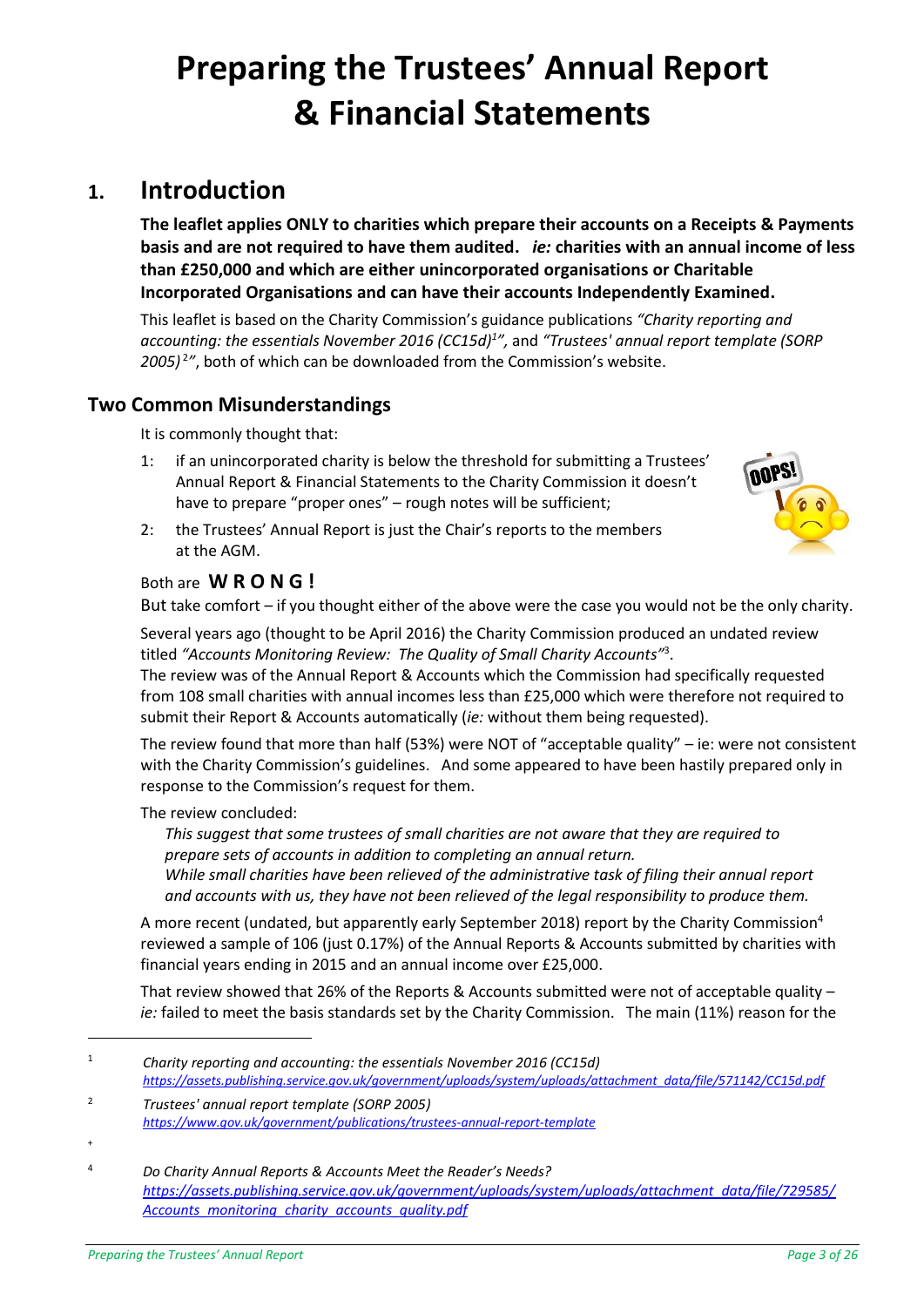Review finding the Report & Accounts unacceptable was that the Report *"....provided little or no information on the charitable activities carried out"*.

Two other reasons for unacceptability given by the Review were:

(1) inappropriate wording of the Independent Examiner's report (5%);

(2) accounts which were incomplete or did not balance (5%).

both of which seem to indicate failings in the independent examination (how could a competent examination fail to miss the accounts being incomplete or not balancing?)

The typical "amateur" trustees of small charities usually rely heavily on the "professional" competence of their independent examiner for assurance that their accounts (and accompanying trustees' report) are "up to standard". So it seems that independent examiners are as likely to approve "unacceptable" accounts as trustees are to produce them (assuming, of course, that the trustees actually prepared their own report & accounts rather than leaving it to their Independent Examiner).

# <span id="page-3-0"></span>**The Role of the Independent Examiner**

All the Trustees' Annual Reports & Accounts reviewed by the Charity Commission in its latest (2018) review (referred to earlier) would have been independently examined under the pre-December-2017 Directions for the examination of charity accounts. Direction 3 states:

*"The examiner shall obtain an understanding of the charity's .....activities and nature of its .... incoming resources and application of resources...."*

It is therefore difficult to see how the independent examiner could have complied with that Direction where the Report "*....provided little or no information on the charitable activities carried out".*

Direction 3 of the pre-2017 Directions has been superseded by Direction 4 of the new 2018 Directions<sup>5</sup> which, even more onerously, states:

*".... the examiner must review: .... the charity's activities in the year and spending and the financial risks the charity "*

The Direction then goes on to expand that, saying:

*4,5 The examiner is recommended to include .... discussions with trustees and, where appropriate, the charity's staff, to understand the activities, structure, aims and objectives by which the charity seeks to achieve its objects for the public benefit* 

In that context it is difficult to avoid concluding (though the Charity Commission will, no doubt, vigorously deny it) that the role of the Independent Examiner is to be the Commission's "police man, or woman". *ie:* they should be: **\*** knowledgeable about "the law"; **\*** on the lookout for situations where the law might be broken; **\*** on hand to help prevent any unintentional breaking of the law; **\*** reporting the evidence of intentional breaking of the law.

But, also like the Police, the Independent Examiner is not the "judge and jury" to make the final verdict on whether the charity has, or has not, complied with its obligations under charity law.

# <span id="page-3-1"></span>**What is Required**

Any organisation or group (whatever its size, however small) which calls itself a charity (whether or not it is registered with the Charity Commission) is required by the Charities Act to produce every year a written Trustees' report on its activities, and to keep "proper" accounts showing where its money came from and how it was spent in accordance with its charitable purposes for the public benefit. **AND** even if those Annual Reports & Accounts do not have to be sent to the Charity Commission each year, they must still be readily available to show to the Charity Commission on demand (as demonstrated by the above Review).

**AND** they must also be made available to any members of the public who reasonably want to see them, including potential funders when applying for a grant or other form of funding.

 $\overline{a}$ 5

*Independent examination of charity accounts: Directions and guidance for examiners (CC32) [https://assets.publishing.service.gov.uk/government/uploads/system/uploads/attachment\\_data/file/672779/](https://assets.publishing.service.gov.uk/government/uploads/system/uploads/attachment_data/file/672779/CC32_-_Independent_examination_of_charity_accounts.pdf) [CC32\\_-\\_Independent\\_examination\\_of\\_charity\\_accounts.pdf](https://assets.publishing.service.gov.uk/government/uploads/system/uploads/attachment_data/file/672779/CC32_-_Independent_examination_of_charity_accounts.pdf)*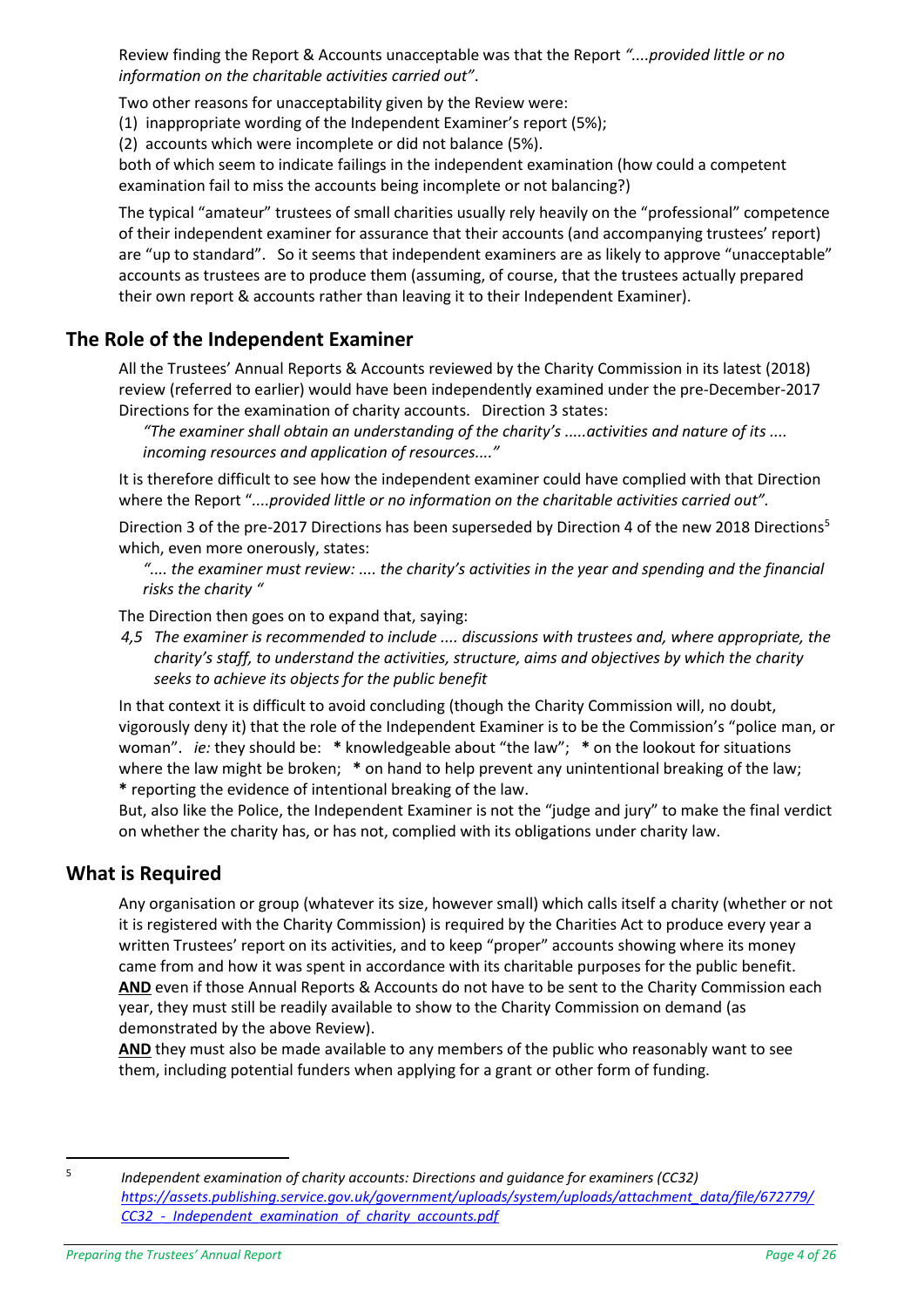# <span id="page-4-1"></span><span id="page-4-0"></span>**So What's the Problem ?**

# **Getting it Right is NOT Difficult !**

For the "ordinary" Trustees of small charities, week-on-week voluntarily donating hours of their time to running their charity's activities for the benefit of other (and the "Public"), the Charity Commission's guidance on producing a Trustees' Annual Report and Financial Statements can seem to be tediously bureaucratic and nit-picky. That is not helped by the fact that much of the guidance is convoluted, self-contradictory, complex (written for large charities with teams of paid administrators and professional advisors) – and at times simply WRONG.

But get to the basics of what is required and it's not as difficult as it might sound.

You **DON'T** need to be a "professional expert" to do it (or waste your charity's money on employing one). You just need to be a bit methodical and persistent. **And if you are enthusiastic & responsible about what your charity is doing for the benefit of others, that's already 2/3rds of what is required.**

#### <span id="page-4-2"></span>**The Chair's Report**

Unfortunately, a common reason why Trustees get their Annual Report wrong is simply because nowhere is it clear in the Charity Commission's guidance literature that the formal Trustees' Annual Report & Financial Statements and the Chair's report to the members at the AGM are NOT "one-andthe-same" thing. They serve quite different purposes for quite different situations.

The Chair's report to the members at the AGM is very much an "internal" report – an opportunity for the Trustees & members to reminisce about all the wonderful things that the charity has done and achieved – an important and valuable opportunity to give well-deserved "pats on the back" to those who have contributed those little personal touches that make the charity so successful and so rewarding to work and volunteer with – *eg;*

Mr & Mrs Brown who always provide such lovely tea & cakes for committee meetings; Mr & Mrs Smith who worked late into the evening to ensure that all the gifts to the toy collections were nicely wrapped for distribution to children in need.

And because the Chair's report is to an "internal" audience who are already familiar with the charity's objects, what it does, who it works with and – to a considerable extent – what it achieves, there is little need to go into all the "technical statistics" of KPIs (Key Performance Indicators), targets achieved (or missed), financial surpluses or deficits (provided that the charity is not in financial difficulties) . Indeed, many members wouldn't want to be bothered with all those little "technicalities". It's the "thank-you"s, the words of appreciation, the recognition of jobs well done, the sense of achievement, which are so important for everyone's morale and continued support & enthusiasm.

# <span id="page-4-3"></span>**The Trustees' Annual Report**

By contrast, the Trustees' Annual Report & Financial Statements is very much an "external report". It is the Trustees putting on public record the detail, with supporting evidence, of how the charity has achieved value-for-(donors')money in delivering the charity's purposes/objects for the public benefit.

To quote from Section 3.4 of the Charity Commission's guidance, Charity Reporting and Accounting: The Essentials (CC15b)<sup>6</sup>:

*The report's audience is not just trustees and members, funders, donors and beneficiaries, but also the wider public who have an interest in what charities do and what they achieve. ..... Importantly, it brings the charity to life and for those charities that rely on voluntary income as their primary source of funding provides donors with the opportunity to understand how their money was spent and the difference it has made.*

So it important that the Trustees' Annual Report is written on the premise that the reader has little or no prior knowledge of what the charity does on a day-to-day basis. Activities must be presented within a context which gives the readers sufficient background information to enable them to understand why those activities were undertaken and the constraints on delivering them efficiently, effectively and economically. And the achievements must also be presented with sufficient

<sup>6</sup> *<https://www.gov.uk/government/publications/charity-reporting-and-accounting-the-essentials-cc15b>*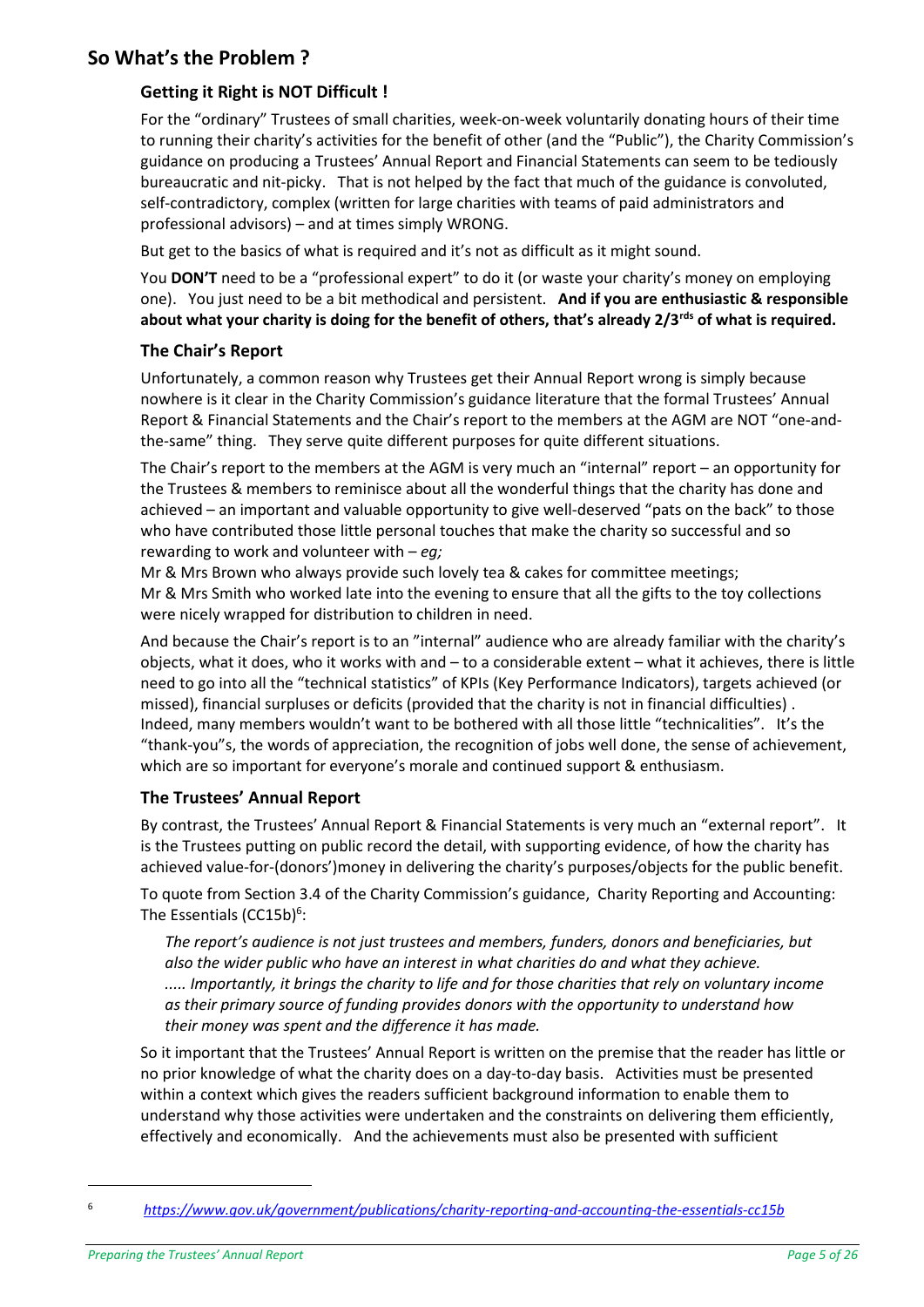information to enable all readers to appreciate how the activities delivered value-for-money benefits to both the individual recipient beneficiaries and the general public.

It also forms an important historical record of the charity's activities – documenting its successes, and how they were achieved (and, Yes, its failures too – what caused them and what has been done to prevent them recurring). So it's a vitally important record for new Trustees joining the charity, and valuable, too, for funders/donors to be able to see the charity's track-record of effective use of its funds (particularly when applying for new grants/donations).

So, in complete contrast to the Chair's "internal" report to members, the Trustees' Annual Report & Financial Statements will have a much greater focus on the "technical statistics" (KPIs, financial surpluses/deficits, targets achieved/missed) and less (if any) focus on thanking Mr & Mrs Brown for their tea & cakes.

#### <span id="page-5-0"></span>**Guideline Ambiguities**

Nowhere in the Charity Commission's guidance materials on writing a Trustees' Annual Report is that difference between a "Chair's Report" and a "Trustees' Report" made explicitly clear.

There is a comment: :

 *"A chair's statement or notes of an annual general meeting does not constitute an annual report."* only appears in the Commission's review of "The Quality of Small Charity Accounts<sup>"[3](#page-2-2)</sup> as part of the Commission's criticism of inadequate Trustees' Annual Report. But that publication is a report rather than guidance and, therefore, is "below the radar" of the Trustees of most small charities

The above misunderstandings on what a charity report is for is just one example of an ambiguity problem that is, unfortunately, rather common in the guidance put out by the Charity Commission.

For the Trustees of small charities who are not "deeply immersed" in the legal & accountancy jargon & practices of the charity world, such ambiguities can (and often do) cause unintended mistakes and lack of clarity in Trustees' reports.

In this guidance leaflet we will try to avoid such ambiguities. And we will also try to explain common ambiguities when they occur in other materials (look out for the emoji to the right). Please let us know (by e-mailing to [ambiguities@smallcharitysupport.uk\)](mailto:ambiguities@smallcharitysupport.uk) if you think we have failed, or missed something, and we will try to rectify that for the benefit of others.



#### <span id="page-5-1"></span>**The Charity Commissions Example Report – The Westbeach Youth Club**

To assist the Trustees of small charities (ie: those with an annual income less than £250K and preparing their accounts on a Receipts & Payments basis) in preparing their charity's Trustees' Annual Report & Accounts the Charity Commission has produced a example report based on a typical unincorporated association charity, the Westbeach Youth Club.

The example can be found on the Commission's web page

"Example trustees' annual reports and accounts for charities"

*<https://www.gov.uk/government/publications/example-trustees-annual-reports-and-accounts-for-charities>*

Until quite recently (*ie:* January 2019) the example report provided by the Charity Commission was significantly out-of-date (2009) and contained a number of serious errors.

As a consequence of Small Charity Support submitting to the Charity Commission a detailed critical review of the old example report it has now been updated (2017) and most of the flaws in the Trustees Report have been replaced by something more appropriate.

However, the numbers in the accounts have not be altered.

Whilst the new (2017) version of the WestbeachYC model Trustees' Annual Report & Accounts is undoubtedly a significant improvement on the previous (2009) version, it is not (in the opinion of Small Charity Support) a "shining example of an exemplary report" and recommends that other small charities should not be over-enthusiastic in seeking to replicate its style and content.

# <span id="page-5-2"></span>**2. What the Trustees' Annual Report MUST Contain.**

What ALL Trustees' Annual Reports MUST cover is set out in the Charity Commission's guidance referred to earlier*<sup>1</sup>* [.](#page-2-3) As is common with many of Charity Commission guidance leaflets, it is written for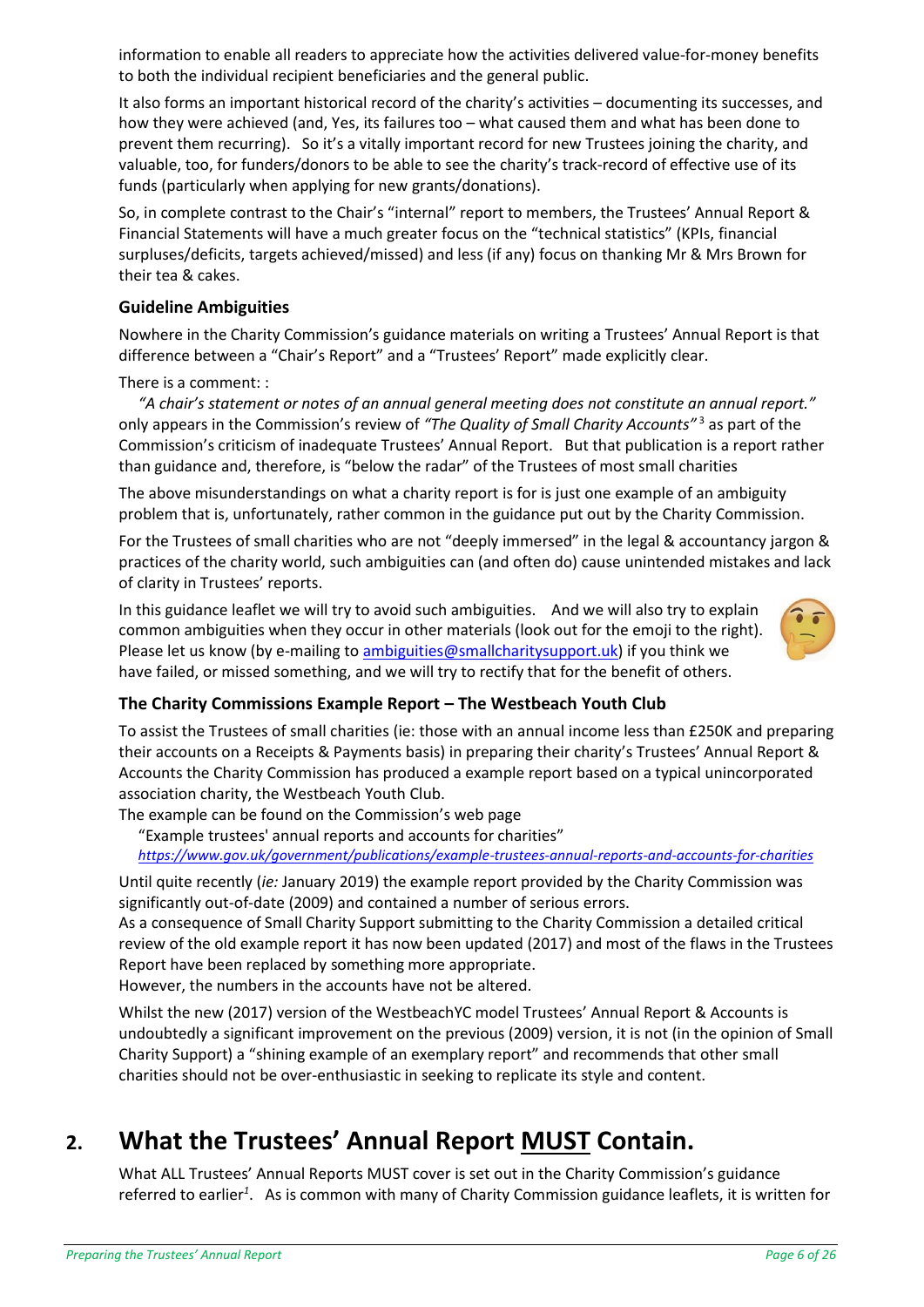a range of charities. So readers from small charities have to plough their way through and filter out a lot of material which is only relevant to the minority of large charities.

So the following is a direct extract from the Commission's guidance*[1](#page-2-3)* of just those parts which are relevant to the small charities to which this leaflet applies.

However, some of the mandatory requirements for larger charities also represent good practice for smaller charities where the guidance is optional. In those cases, the requirement has been included in the list below – *but in purple italic text and as a recommendation rather than a requirement*.

#### **Reference & Administrative Details**

Charities must report:

- $\checkmark$  the charity's name, which in the case of a registered charity means the name under which it is registered; any other name which a charity uses should also be given;
- $\checkmark$  the charity registration number;
- $\checkmark$  the address of the principal office of the charity;
- $\checkmark$  the names of all those who were the charity's trustees or custodian trustees on the date the report was approved AND the name of any other person who served as a charity trustee or custodian trustee in the financial year in question.

*Note: Where the disclosure of the names of any charity trustees, custodian trustees, senior staff member, or persons with power of appointment, or of the charity's principal address could lead to that person being placed in personal danger (for example in the case of a women's refuge), the charity trustees may dispense with the disclosure provided that the commission has given them authority so to do.*

#### **Structure, Governance and Management**

The annual report should provide the reader with

- $\checkmark$  particulars, including the date if known, of the nature of the governing document (*eq:* trust deed, memorandum and articles of association etc);
- $\checkmark$  where any person or external body is entitled to appoint 1 or more charity trustees, the report should explain this and give the name of that person or body;
- ✓ *It is NOT a requirement, but it IS good practice, to describe the policies and procedures for the induction and training of trustees and where no such policies have been adopted, a statement to that effect should be made.*

#### <span id="page-6-0"></span>**Objectives and Activities**

The report should provide information to help the user understand how the charity's aims fulfil its legal purposes, the activities it undertakes and what it has achieved.

All charities must provide in a brief summary:

- $\checkmark$  a description of the purposes of the charity;
- $\checkmark$  the main activities undertaken by the charity to further its charitable purposes for the public benefit;
- $\checkmark$  a statement by the charity trustees as to whether they have complied with the duty to have due regard to guidance on public benefit published by the commission;

*It is not a requirement, but it is good practice to report:*

- ✓ *a review of the significant activities undertaken by the charity during the financial year to further its charitable purposes for the public benefit or to generate resources to be used to further its purposes.*
- ✓ *on the charity's grant-making policy where the charity conducts a significant amount of its activities through grant-making;*
- ✓ *details of any significant contribution of volunteers to the charity's activities.*

#### **Achievements and Performance**

Charities that are not subject to a statutory audit requirement may limit their disclosures within this section to a brief summary of the achievements of the charity during the year.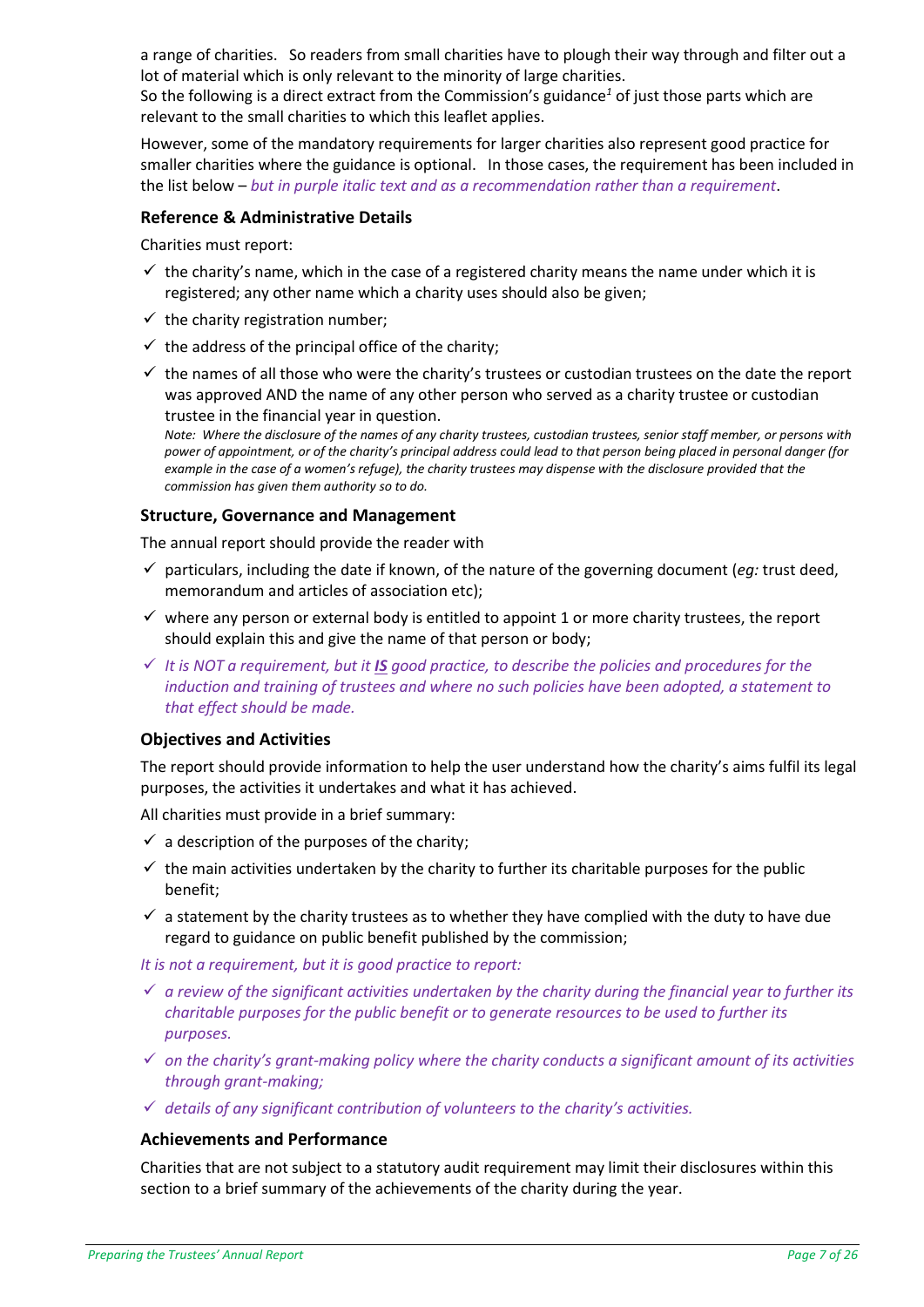#### *But it is good practice to include details of the achievements of the charity during the year, measured by reference to the aims and objectives which have been set.*

**Note:** The Charity Commission guidance and model templates have reporting on objectives & activities, and on achievements & performance, as two separate sections, each with a further "optional" sub-section for "additional details".

#### **Small Charity Support believes this is NOT a good idea and its template does not include such sections.**

That's because we believe that this causes unnecessary and inappropriate fragmentation of the Report. In particular, it can make it difficult to link the reports of the charity's achievement & performance to the objectives & activities which created them.

Instead, we recommend that as the Report goes through each of the charity's key objectives & activities for the year in turn, following them up immediately with what those activities achieved as demonstrated by the relevant KPIs (Key Performance Indicators).

#### **A Financial Review**

Charities must report:

 $\checkmark$  policy on reserves stating the level of reserves held and why they are held; where material funds have been designated, the reserves policy statement should quantify and explain the purposes of these designations, and where set aside for future expenditure, the likely timing of the expenditure'.

Where no reserves policy is in place, a statement should be made to that effect;

 $\checkmark$  where any fund is materially in deficit, the circumstances giving rise to the deficit and details of the steps being taken to eliminate the deficit.

*It is not a requirement but it is good practice for the report to comment on:*

- ✓ *any significant events that have affected the financial performance and financial position of the charity during the reporting period;*
- ✓ *the major risks to which the charity is exposed, and the systems or procedures have been established to manage those risks.*

#### *Funds Held as Custodian Trustee on Behalf of Others*

*It is assumed that the small charities for which this guidance leaflet is intended will not be acting as custodian trustees. Their report should therefore just contain a simple statement of "None".*

*If that is not the case, guidance should be sought elsewhere.*

#### **Public Benefit Statement**

 $\checkmark$  All reports must include a statement confirming whether the charity trustees have complied with their duty to have due regard to the guidance on public benefit published by the Charity Commission in exercising their powers or duties.

#### **Plans for Future Periods**

✓ *It is not a requirement for small charities to report on their plans for future periods, but it is good practice to do so.*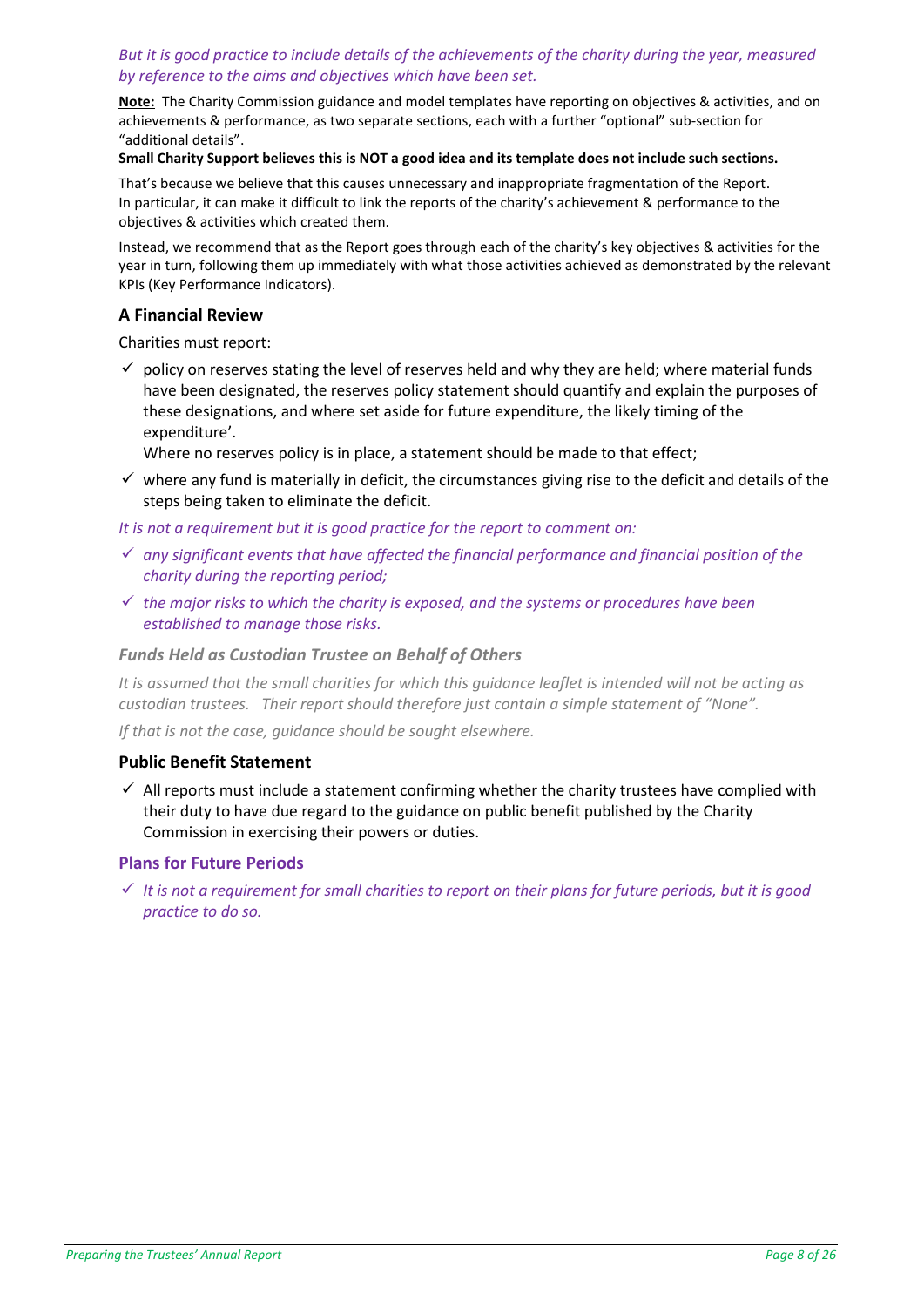# <span id="page-8-0"></span>**3. Templates for the Trustees' Annual Report**

There is no legally defined layout and format for the Trustees' Annual Report & Financial Statements. Most of the larger charities produce very extensive and sometimes ornate Trustees' Annual Reports & Accounts, often including photographs, diagrams and charts to make it more attractive and readable.

Trustees have flexibility in how they choose to prepare and present their Report, provided that they cover all the required items as listed above in the previous section, 2.

To make it easier for the Trustees of small charities to produce their Annual Report & Accounts with an appropriate layout and content, there are at least two templates available – one produced by the Charity Commission, another by Small Charity Support. There may be others found on the internet.

# <span id="page-8-1"></span>**Charity Commission's Template**

The Charity Commission template is available in two formats, both of which can be downloaded from its website<sup>7</sup>:

(1) a PDF version which can be printed off and filled in by hand;

(2) a MS-Word<sup>®</sup> document which can be completed on a computer and then printed off. The site also has downloadable guidance notes on completing the templates.

The Charity Commission's MS-Word® version of its template makes extensive use of tables for formatting the layout of the report. Some will find that helpful – others may find it rather difficult to manage (particularly where extra table rows are required, or there are many blank rows, or the column with explanatory notes is not required).

The Charity Commission's template adopts the approach of reporting objects & activities and achievements & performance as separate sections. It also places great emphasis on "brief summaries" rather than clear descriptions of both the charity's Outputs and Outcomes<sup>8</sup>.

Consequently, the resultant report can easily become disjointed and inconsistent, making it difficult for readers who are not already well familiar with the charity to get a proper understanding of its objects, activities and achievements (and, therefore, the public benefit actually delivered by the charity). This problem is exemplified by the Commission's so-called "model" Report for the WestbeadhYC**Error! Bookmark not defined.**

# <span id="page-8-2"></span>**Small Charity Support's Template**

The Small Charity Support also provides an MS-Word® version of a template for the Trustees' Report of small charities. A blank version of the template is downloadable from the Small Charity Support website. A replica of the template containing extensive embedded notes on how to complete it is included at the end of this leaflet.

The template complies with all the Charity Commission's guidance on what a Trustees Annual Report must contain but differs from the Commission's own template in two key ways:

- (1) rather than using tables for structuring the Report and contents the Small Charity Support template mostly uses just simple paragraph formatting, which some people may find easier.
- (2) instead of focusing on "brief summaries" with a bit of space provided for some "optional additional detail" it adopts a more conventional management report structure. So there is a "Main Body" section where Trustees can put enough operation detail and data to: "*.....bring the charity to life and* ... *provide donors with the opportunity to understand how their money was spent and the difference it has made."*

And the "Main Body" section is preceded by an "Executive Summary" section outlining the main issues covered by the Report so that a first-time reviewer can get just a very rough idea of the charity's area of activity and identify any particular areas that they might want to review in greater detail.

 $\overline{7}$ <sup>7</sup> Trustees' annual report template (SORP 2005) *published 2013 <https://www.gov.uk/government/publications/trustees-annual-report-template>*

<sup>8</sup> See the Small Charity Support's *"Starting a Small Charity"*, guidance leaflet *"1 – Outputs & Outcomes" <http://www.smallcharitysupport.uk/index.php/what-s-available/12-about-small-charity-support/8-starting-a-small-charity>*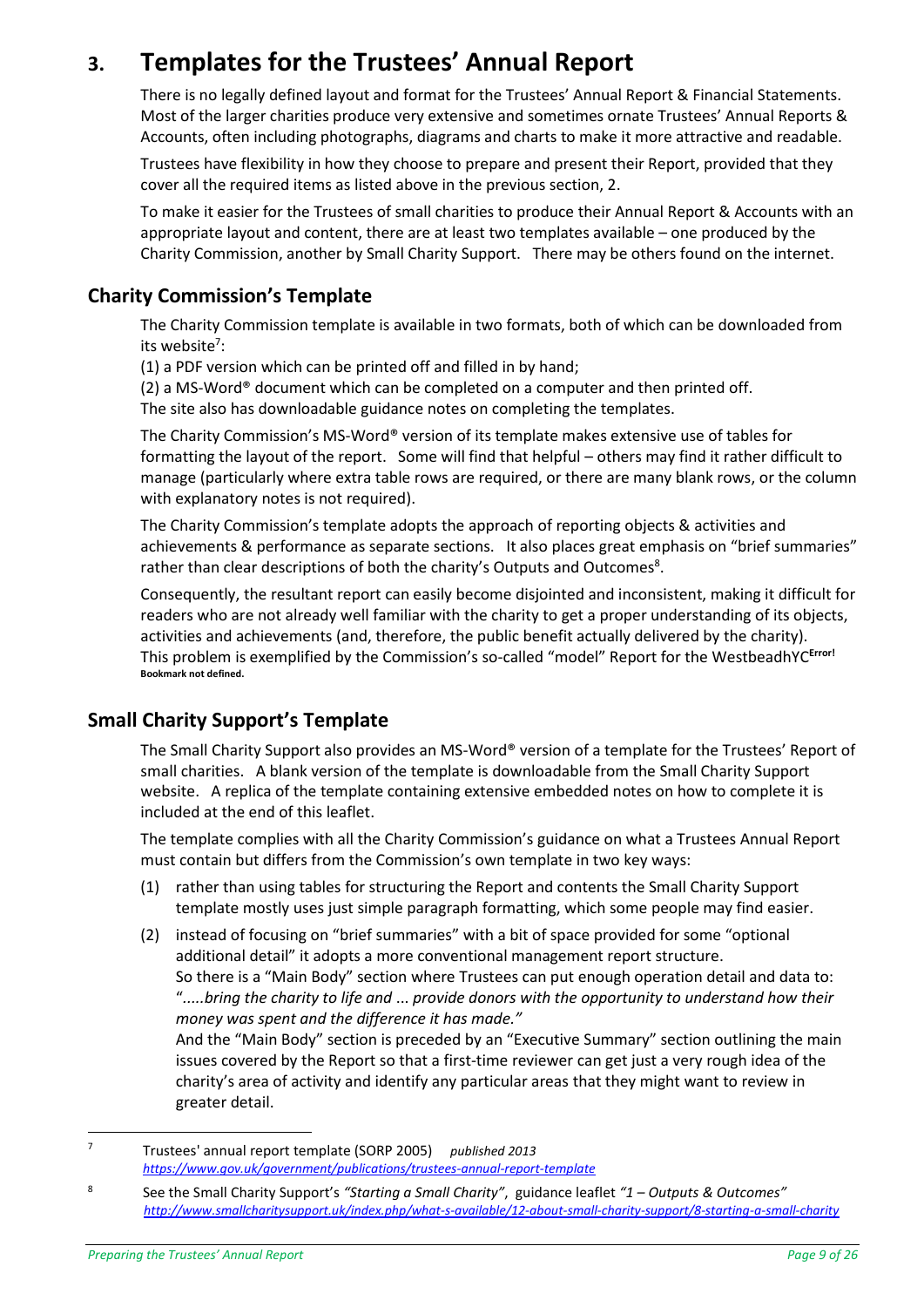# <span id="page-9-0"></span>**Template for Charitable Incorporated Organisations (CIOs)**

The latest Charity Commission guidance on preparing the Trustees' Annual Report & Accounts<sup>[1](#page-2-3)</sup> specifically says:"

*CIOs preparing their accounts on a receipts and payments basis should note that they are required to make 2 specific disclosures regarding guarantees and debt and should refer to the receipts and payments pack for more information.*

Unfortunately, neither of the Charity Commission's templates in its "Receipts & Payments Pack" (Annual Report, last updated in 2015; Accounts, last updated in 2017) contain any provisions to meet those specific additional requirements for CIOs (which is a pity because CIOs are becoming increasingly popular as an alternative to unincorporated associations).

The additional requirements for CIOs are that their Report/Accounts must include:

- *particulars of any guarantee given by the CIO, where potential liability under the guarantee is outstanding at the date of the statement (eg: any outstanding/ongoing contract or legal undertaking to buy or provide specific services);*
- *particulars of any debt outstanding at the date of the statement which is owed by the CIO and which is secured by an express charge on any assets of the CIO (eg: a mortgage on property owned by the charity);*

Again unfortunately, these two requirements contain the usual Charity Commission ambiguity. By only requiring the statutory statements to be included in the Report/Accounts when particular criteria are met, the wording of the requirement leaves open the opportunity for charities where the criteria are not met to omit such statements.

That then leaves open the well-known (but, apparently, not to the Charity Commission) problem of "information by default" – "confirming" that a particular situation does not exist by means of not reporting that is does exist.

*ie:* Does the absence of a particular piece of information count as a definitive statement by the charity that it has not met the criteria for including the information? (rather than: the absence of the information is a "statement by default" that the charity has overlooked, or ignored, or misunderstood the fact that it DID meet the criteria for including it?)



#### **So provisions for the two statutory statement for CIOs have been included in the Small Charity Support template.**

The template also includes more detailed comments on how to complete them and a recommendation that the problem of "information by default" is avoided by including specific statements that either or both criteria are not met where that is the case

# <span id="page-9-1"></span>**Which Template to Use?**

It's just a case of "horses for courses" – use whichever version suits you best. (You may also find other templates available for download from the internet.)

Small Charity Support believes that it's template meets all the Charity Commission requirements in a more robust and less ambiguous way that the Commission's template.

In addition, some charities may find the paragraph-based formatting of the Small Charity Support template easier to use and adapt to their own needs than the table-based formatting of the Charity Commission's template.

But even if you choose to use a template from somewhere else – or just "do your own thing" – it is hoped that you may still find useful the structure of the Small Charity Support template, and the notes that accompany it.

And at the end of the day, if a charity is only preparing its Trustees Annual Report & Accounts to get the required "done-it, tick in the box" it can hardly be criticised by the Charity Commission for producing a "brief summary" report in the style of the Commission's "model" WestbeachYC Report.

But charities which want to demonstrate properly their achievements for the public benefit and the value they have delivered from their donors' funds, a more substantial report is necessary – particularly if they wish to continue attracting significant grants and donations in the future.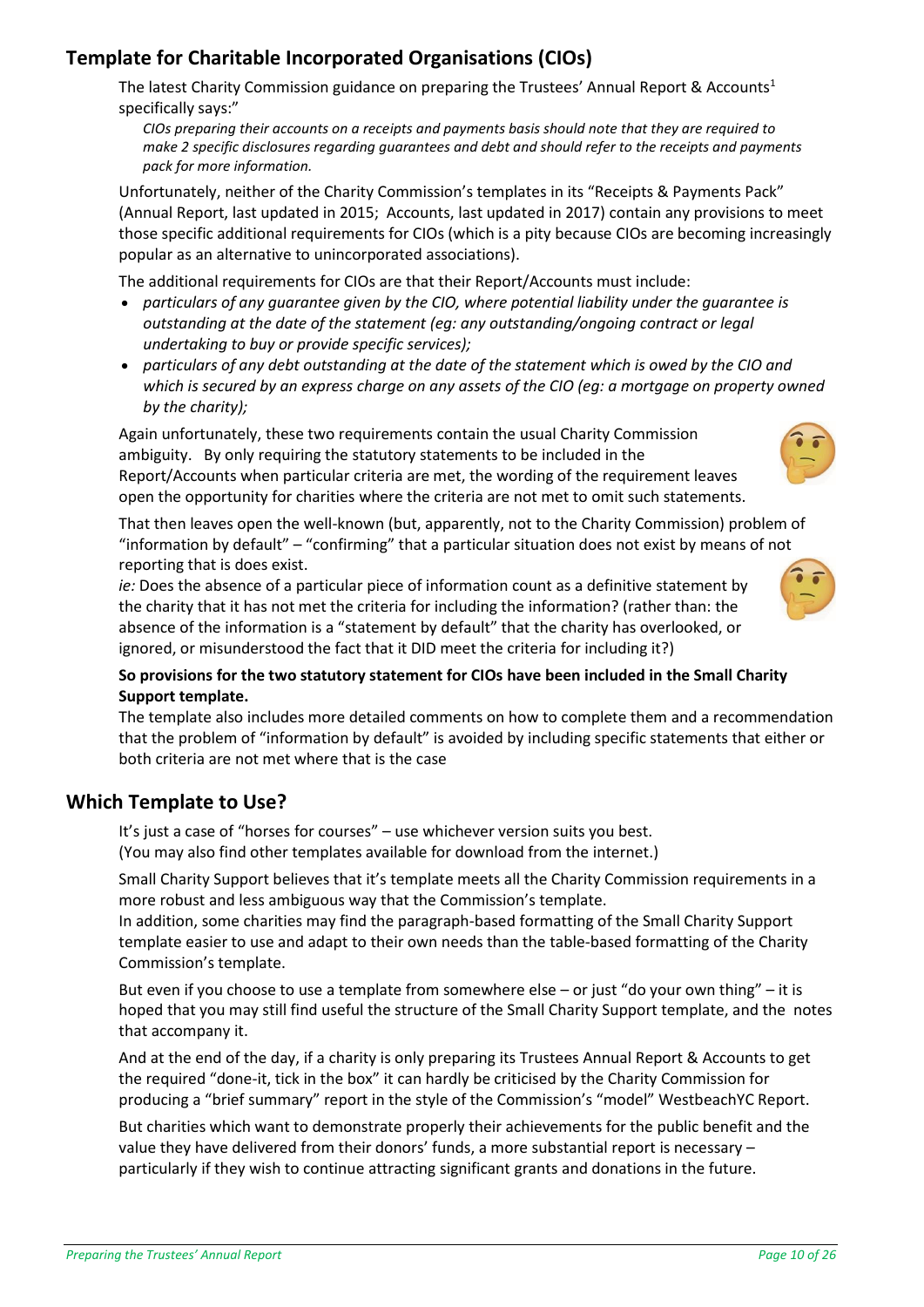## **Notes on Using the Small Charity Support Template**

Although the template has some formatting of the text (spacing between paragraphs, tabs within paragraphs, use of tables, etc) it has been kept as minimal and consistent as possible because MS-Word<sup>®</sup> (and, to a lesser extent, OpenOffice<sup>®</sup>) is notoriously capricious in the way that it manages formatting – a small change in one section can have unexpected (and usually rather large and difficult to correct) changes in other sections. So it is recommended that you keep any format changes to a minimum.

Large text items (*eg:* the descriptions of the charity's objects and activities) are typed into the blank paragraphs following the relevant section heading. Just click on the blank paragraph marker below the section heading and start typing.

*Note:* you might find it useful to have formatting marks displayed – click on the [¶] button in the "Paragraph" section of the menu on the {Home} menu-bar.

You can type as much as you like. Just press the Enter/Return key to create additional paragraphs within the section. The section headings are formatted as "Keep with Next" – so, as you get towards the bottom of a page, even if there is still enough room for the heading it will move onto the next page if the first paragraph of that section is on a new page.

Where an entire section is not required, just highlight the section heading and the paragraph marker(s) which follow it and use "Delete".

Some small items of information (*eg:* names, registration numbers, addresses) are managed within tables to keep the spacing/layout tidy.

The tables are formatted without printing borders to the cells. You will be able to see the faint outline of the individual cells on the screen but they will not appear in the printed version. You just type the information into the relevant cell.

If you need extra rows in the table, just go to the last (*ie:* bottom right) cell in the table and press the "Tab" key.

If a table is not needed it cannot be deleted by just highlighting the cells and pressing delete – that only deletes the table contents. To delete an entire table, you have to highlight both the entire table AND its title and then press delete.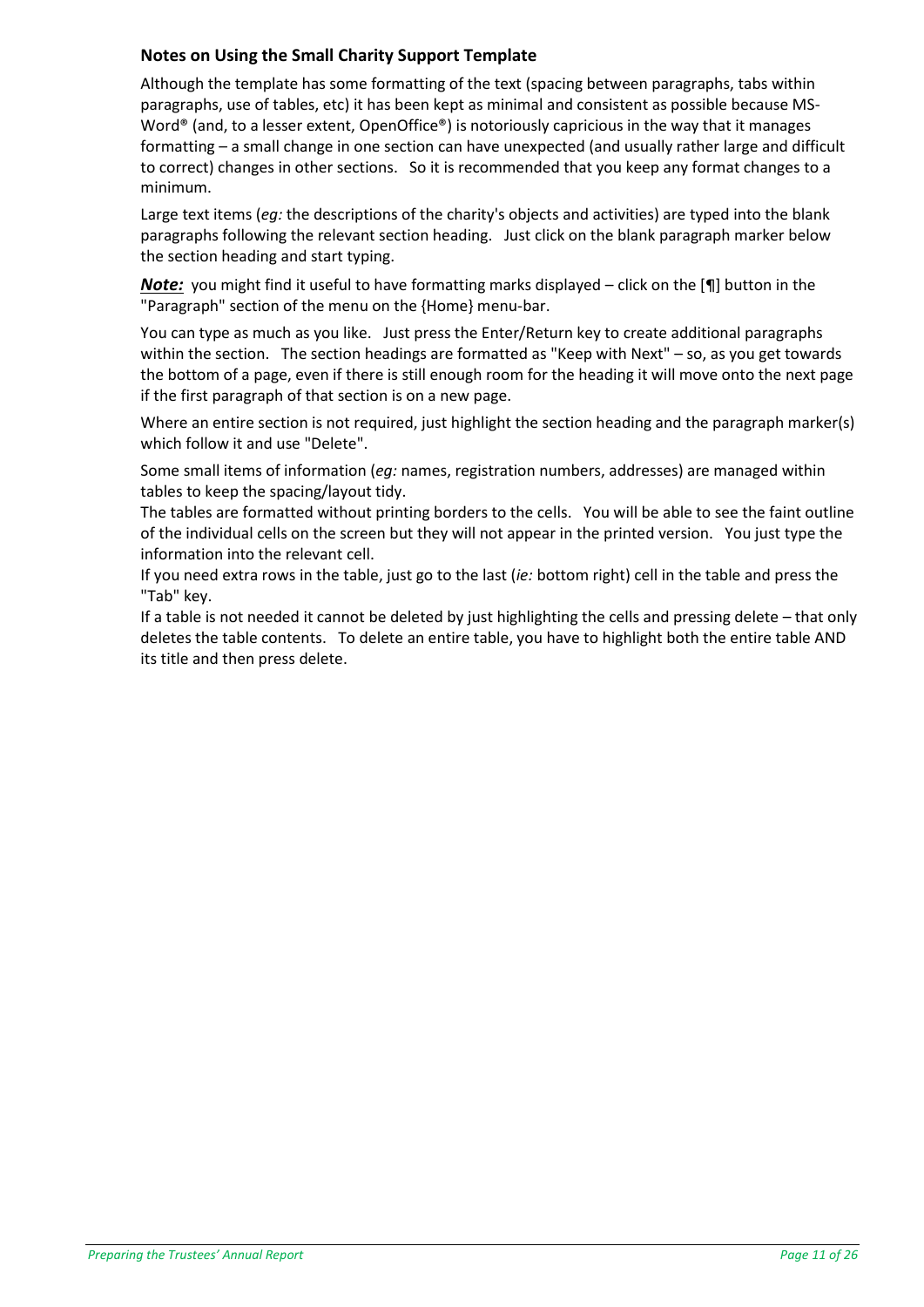# <span id="page-11-0"></span>**4. Typical Layout & Content of a Trustees' Annual Report**

# *(With Notes on Completing the Small Charity Support Template)*

The structure of the section-headings in the following guidance replicate those in the Small Charity Support's blank template, which is downloadable from the Small Charity Support website *[http://www.smallcharitysupport.uk/index.php/what-s-available/12-about-small-charity-support/6-simple-is](http://www.smallcharitysupport.uk/index.php/what-s-available/12-about-small-charity-support/6-simple-is-beautiful)[beautiful](http://www.smallcharitysupport.uk/index.php/what-s-available/12-about-small-charity-support/6-simple-is-beautiful)* .

The section headings in the Small Charity Support's template are indicated in **GREEN** in the notes below.

# <span id="page-11-1"></span>**Cover Page**

The Charity Commission's guidance and template don't make any provision for a cover page to the Trustees' Annual Report & Accounts.

But many charities like to have a cover page to give their Report a more "individual" appearance. There is nothing which says that your Report must, or can't, have a front cover if you wish or, if you choose to have one, what it must, or can't contain.

So if you want to include a logo and/or a picture characterising your charity's activities you can do so. The following is Small Charity Support's suggestion for a simple Cover Page. But you can alter – or delete – it as best suits your charity.

**If you don't want to have a separate cover page the first page of your Trustees' Report will still need a title and details the Financial Period covered by the report. But the Charity Commission guidelines have no requirement for the Date of the Report to be mentioned anywhere other than where it is signed by the Trustees.**

**Your charity's logo:** Insert one if you wish

**Charity name & number:** Insert appropriately

#### <span id="page-11-2"></span>**The Period Covered by the Report**

#### **There is often considerable misunderstanding here !**

The Charity Commission's template (referred to earlier) starts off by asking for the "Period Start Date" and the "Period End Date" as if the entire report refers to just one "period".

**This, however, is misleading.** In practice the report has to cover TWO periods:

(1) the period covered by the charity's Accounts;

(2) the period covered by the Trustees' Report.

# **(1) The Accounting Period – also referred to as the "Financial Period".**

The "period" being referred to at the start of the Charity Commission's template is the charity's financial reporting period, the end-date of which should be that registered with the Charity Commission along with the charity's other administrative details.

An accounting period is usually 12-months – *eg:* 1 January 2018 to 31 December 2018. In which case it is often alternatively written as "The Financial Year Ended 31 December 2018".

#### **Changing the Financial Period.**

A charity's accounting period doesn't have to be 12 months.

For new charities this often happens when the charity was officially registered with the Charity Commission on, *eg.*, 23-Nov-17 or 5-Feb-18, but still wants its financial year to end on 31-Dec-18 (rather than the following 22-Nov-18 or 4-Feb-19). Or when a charity wants to change its financial year from the calendar year from 1-Jan – 31 Dec to coincide with, *for example,* the tax year (6-Apr to 5-Apr) or the academic year (1 Sept to 31 Aug).

The Charity Commission has recently *(10-Dec-18)* issued guidance on changing the financial period:  *[https://www.gov.uk/guidance/change-yourcharitys-financial-year](https://www.gov.uk/guidance/change-your-charitys-financial-year)*

#### *Rules for charities that are not companies*

*If your charity is a charitable incorporated organisation (CIO) or unincorporated association (not a company) you can change the financial period to run for more or less than 12 months. It needs to be a minimum of 6 months, and no longer than 18 months.*

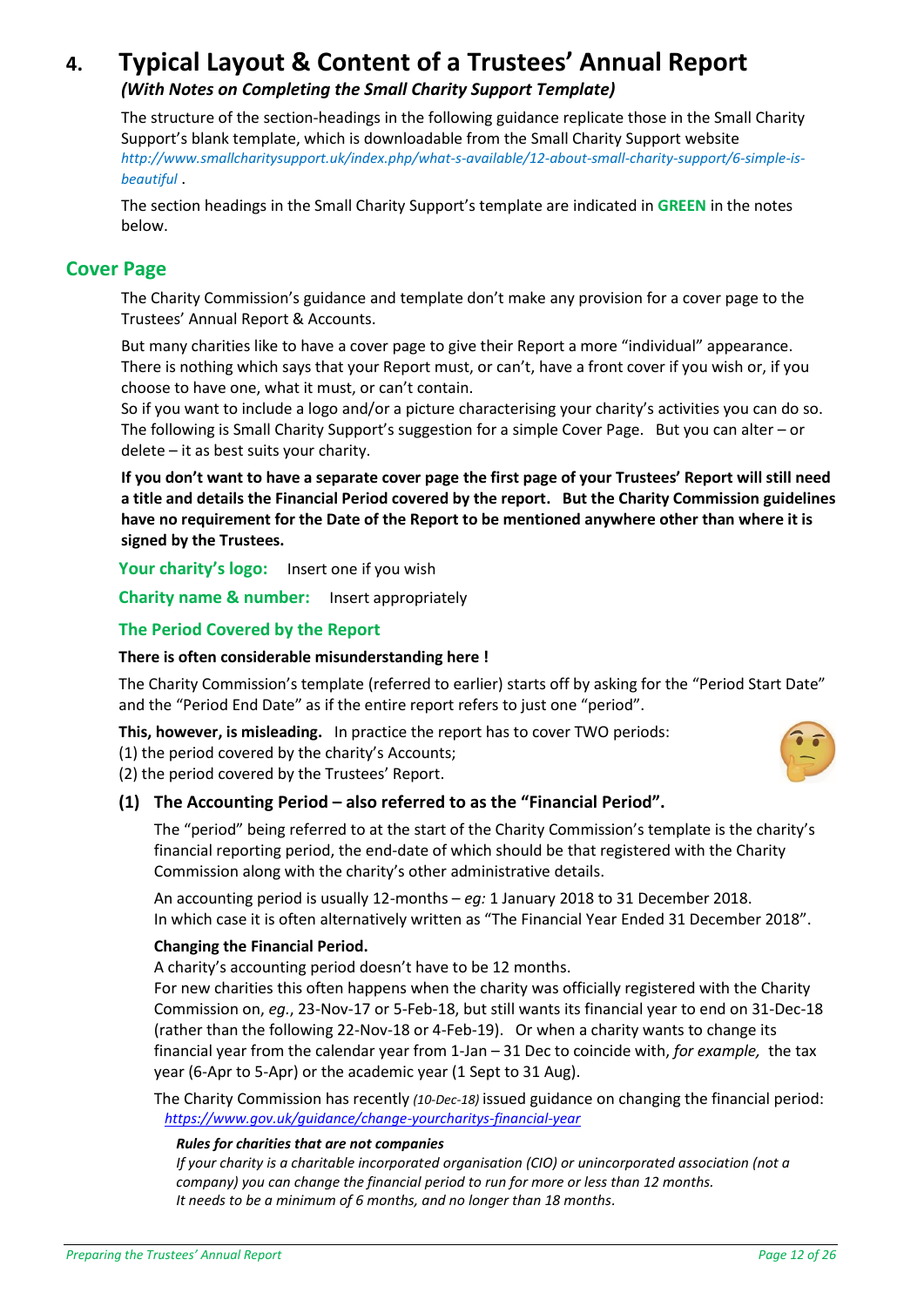*You can only:*

- *Change the dates for your current financial year*
- *Make a change every 3 years*

*Changing your financial year or period will also change your deadline for filing the annual return and accounts.*

#### *Rules for charities that are companies: See the Charity Commission guidance.*

#### *Rules for newly registered charities.*

*If your charity is newly registered and you have not submitted your annual return you will need to request permission to change your financial year. Use the Charity Commission's enquiry form to request permission. <https://forms/charitycommission.gov.uk/enquiry-form/>*

#### *Crown copyright acknowledged.*

The Charity Commission guidance doesn't point it out explicitly. So we are left to assume that, if you change your charity's financial period – whether to end earlier or later than originally, the subsequent financial period(s) will run for 12 months from the end of the changed financial period.

Even less explicit is the guidance *"can only make a change every 3 years"*. One can but assume that this means "changes cannot be made within 3 years of the last change" rather than *"changes can only be made at 3-year intervals – ie: in years 3, 6, 9, 12, etc."*.





# **(2) The Period Covered by the Trustees' Report.**

# **The period which has to be covered by the Trustees' Report itself is NOT confined to the financial accounting period, as described above.**

Instead, the Trustees' written Annual Report has to include any matters of material significance, both activities/achievements and financial, from the beginning of the financial periods up to the date on which the Report was formally approved and signed by the Trustees which is **"The Date of the Report"**.

#### **In other words, the period covered by the Trustees' Annual Report can be considerably longer than the "Financial Period".**

**For example:** If after the end of the Financial Year being reported the charity secured a new major grant, or a previous significant donor decided not to continue donating, the Trustees' Annual Report would need to make reference to that even though the financial implications of such changes would not appear in the charity's Accounts (*ie:* Financial Statements). And the Annual Report MUST also include any changes (additions to, or retirements from) the Board of Trustees between the end of the financial period and the date of the report.

So, Trustees who delay their annual report until the last date for submission to the Charity Commission (10 months after the end of the financial period) have to report on nearly 2 years of activity in their charity, And all the activity in the overlap period (between the end of the financial period and the date of the Trustees' report) will need to be repeated in the next annual report.

That is one more reason why it is desirable for the Trustees' Annual Report to be completed as soon as possible after the end of the financial period to which it refers. Another reason is that the greater the delay between the financial period and the Trustees' Report the more out-of-date the Financial Statements are.

# **Which Period ?**

To try to minimise confusion, throughout this leaflet we'll use:

**"Accounting Period"** to refer to the period covered by the charity's accounts – *ie:* from the financial period start date (usually the day after the end-date of the previous financial period) up to the financial period end date as registered with the Charity Commission;

**"Report Period"** to refer to the Accounting Period (as above) **PLUS** the period up to the date on which the Trustees' Annual Report was approved and signed by the Trustees.

# <span id="page-12-0"></span>**The Date of the Report**

If you put a date on the cover of the report it should be the end of the **Report Period**, *ie:* the date (perhaps just the month and year rather than the full date) on which it was formally approved and signed off by the Trustees.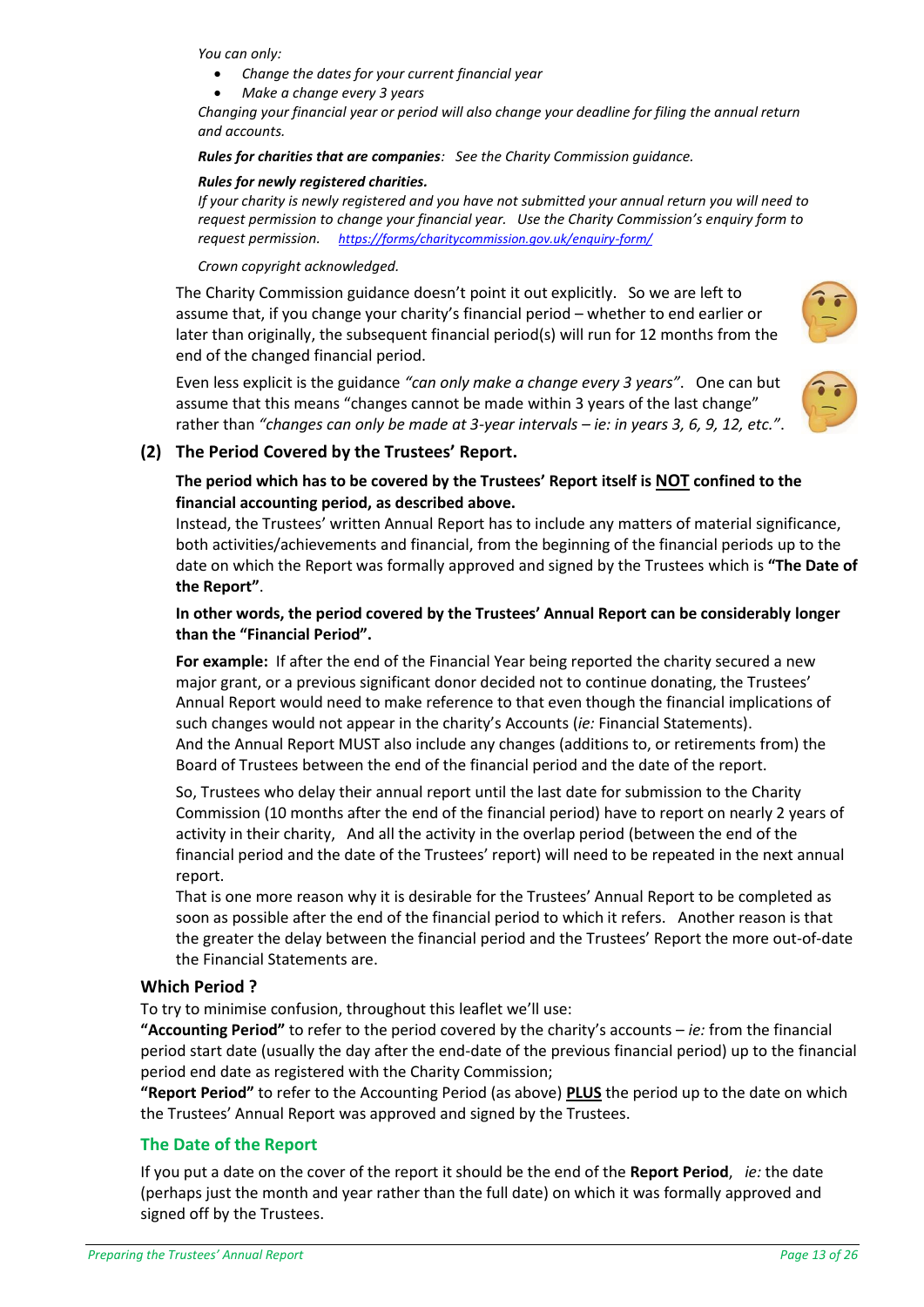It is important to note that the Date of the Report is usually not – indeed, in most cases cannot be – the date it was presented to the charity's AGM. The law requires that the Trustees' Annual Report MUST be completed and signed off as approved by the Trustees BEFORE the independent examiner can finally approve and sign off the charity's accounts. So, if the Trustees are intending to submit their annual report and accounts to the AGM for members' approval the accompanying accounts CANNOT have been formally approved by the independent examiner.

This, again, reflects the importance of clearly recognising that the nature and contents of the Trustees' Annual Report for the public record is quite different from the Chair's report to the members at the AGM (as described earlier in *"So What['s the Problem ?"](#page-4-0)*). There is no requirement that any Chair's report to the AGM has to be submitted to, and accepted by, the Independent Examiner prior to him/her signing off the accounts..

The issue of "the date of the report" not being the date on which it is submitted to and approved by the AGM highlights an issue which is generally poorly understood (so it is fortunate that is rarely comes up as an issue).

Although the Trustees' Annual Report and Financial Statements is often put to the AGM for "approval", in practice the AGM (*ie:* the general membership) has no power to revoke it.

The Trustees' Annual Report is *"what it says on the tin"* – The **Trustees's** Report. The AGM can certainly disapprove of the Report & Accounts and decline to approve/adopt it. But the AGM has no legal power to command/require the Trustees to change what is, legally, THEIR report.

Of course, if the disapproval of the AGM was substantial and justified (*ie:* more than just the correction of minor typing errors, spelling/grammatical errors, ambiguities, etc) it would be a foolish Board of Trustees which did not take notice of that and try to find a mutually acceptable way of rectifying the situation. But, in that situation, any material revisions to the Trustees' Annual Report and Financial Statements would have to be referred back to the Independent Examiner for his/her acceptance of the changes.

#### **Naming Trustees on the Cover of the Report**

Some charities like to do this.

There is nothing which says that you can't. But if you do, you must still also list all the Trustees in the relevant section of the body of the report. (And, obviously, you need to ensure that the two lists coincide – easily overlooked when just updating from one year to the next!)

#### **Delays in finalising the charity's accounts?**

*As an aside: It is noted that a common "justification" for a long delay in producing the Trustees'*  Annual Report after the end of the charity's financial year is the "delay" in getting the accounts up-to*date and in a form suitable for approval by the Independent Examiner.*

*The Small Charity Support "Simple Accounts Spreadsheet"<sup>9</sup> effectively eliminates that excuse of a "justification". As the example spreadsheet shows, it is possible to create a worksheet within the overall spreadsheet to produce the data for the annual Financial Statements in a form which can simply be cut-and-pasted directly into the Trustees' Annual Report. This means that the data for the Financial Statements are calculated automatically by formulae directly from the transactions records "in real time" (ie: immediately they are entered).*

*So, provided that the transactions data are kept up-to-date, the data for the end-of-year Financial Statements are always instantly available. Consequently, provided that the Trustees' Annual Report is prepared in good time, the overall Trustees' Annual Report & Financial Statement can be ready for presentation to the Independent Examiner for approval within days (certainly within a week or two) from the end of the charity's financial period.*

*And this is of wider benefit. Having the Annual Report & Accounts ready for presentation to an AGM which is held within a month or two of the end of the financial year means that the Trustees can report on the charity's activities, achievements and finances while they are still fresh in the mind, rather than being up to a year out of date.*

 $\overline{a}$ 

<sup>9</sup> Downloadable from the Small Charity Support website: **"Simple is Beautiful: Charity Accounts as if Trustees Mattered"** *<http://www.smallcharitysupport.uk/index.php/what-s-available/12-about-small-charity-support/6-simple-is-beautiful>*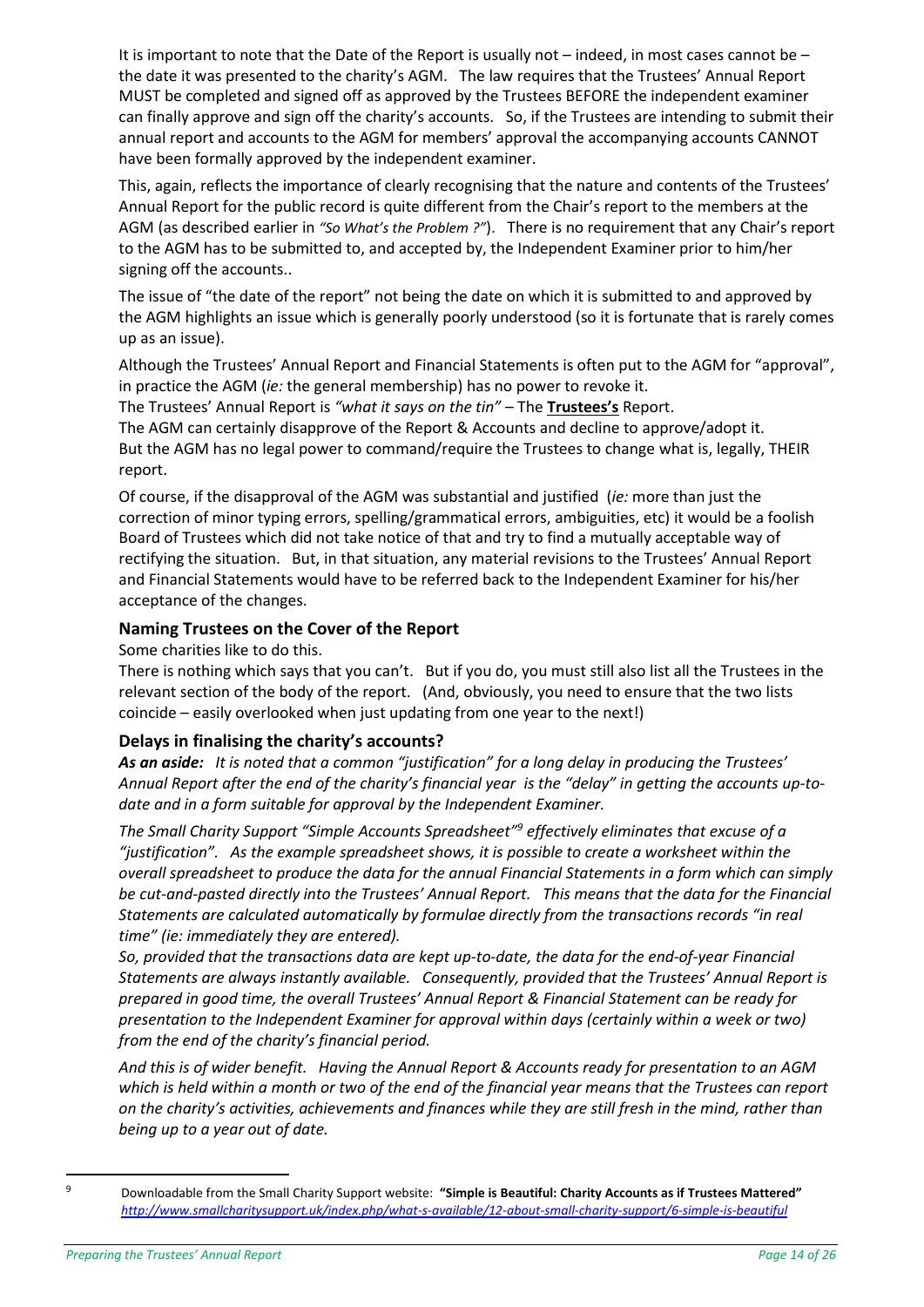# <span id="page-14-1"></span><span id="page-14-0"></span>**Reference & Administration Details**

#### **Charity details:**

**Names:** Enter name of the charity as formally registered with the Charity Commission, together with any other working names by which the charity is commonly known.

**Number:** Enter the registered charity number.

**Address:** Enter the "official" address, with postcode, *ie:* the address to which all formal communications with the charity should be sent. If the charity moved its address during the **Report Period**, the address given should be the address at the end of the **Report Period** – but it would be useful to mention the change of address in the Trustees Report.

#### <span id="page-14-2"></span>**Names of the Charity Trustees who Manage the Charity**

**Names:** Enter the names of each Trustees. The Charity Commission gives no specific guidance, but it is suggested that the Trustees' names given in the Annual Report are the names registered with the Charity Commission as the names by which the Trustees are usually known.

**Office:** If the Trustee holds a particular office in the charity, that should be given.

But note that a lot of charities think that they are legally required to have at least a Chair, Treasurer and Secretary appointed as officers. That is **NOT** the case, unless they are specifically identified as being required in the charity's governing document.

<span id="page-14-5"></span>For further information on this, see the Small Charity Support guidance leaflets on charity officers on its "Starting a Small Charity" webpage<sup>10</sup>.

**Date Appointed/Retired:** Date of appointment and/or retirement must be given for any Trustees who were appointed or retired during the **Report Period**.

**Appointed Trustees:** Where a trustee is appointed by an external person or organisation (*eg:* a donor or the local Council) a note of that must be included in the list of Trustees.

#### <span id="page-14-3"></span>**Names of Trustees for the Charity**

#### **Note the use of some obscure jargon here !**

There is a subtle, but important, difference between the terms *"Trustees of the charity"* and *"Trustees for the charity"*.

*Trustees of the charity* are the Trustees who have the final responsibility for ensuring that the charity is properly run and managed in accordance with its governing document in order to deliver its charitable purposes.

*Trustees for the charity* are Trustees who perform a special function on behalf of the charity, one of the most common being the legal holders of capital assets (*eg:* land, property) on behalf of the charity

*Trustees for the charity* have no involvement in running and managing the charity. So if they attend the meetings of the *Trustees of the charity* is it only to advise on those matters (land, property, etc) for which they are responsible.

Most small charities will not have any *Trustees for the charity* in which case this section can be ignored or simply deleted. But where there are *Trustees for the charity* their names should be given and, if they were appointed or resigned during the **Report Period** (see above), the relevant dates should also be given.

#### <span id="page-14-4"></span>**Names & Addresses of Advisors**

This will normally be the name and address of the charity's bank and Independent Examiner, plus any other external advisors (particularly if paid) that the charity might have on a long-term basis (*eg:* solicitor, fundraising advisor, financial advisor, management consultant).

You might also want to include here (with appropriate explanatory comment) any external advisor who was engaged by the charity for a significant period during the year – perhaps to contribute to the setting up of a significant new project by the charity.

<sup>10</sup> *[http://www.smallcharitysupport.uk/index.php/what-s-available/12-about-small-charity-support/8-starting-a](http://www.smallcharitysupport.uk/index.php/what-s-available/12-about-small-charity-support/8-starting-a-small-charity)[small-charity](http://www.smallcharitysupport.uk/index.php/what-s-available/12-about-small-charity-support/8-starting-a-small-charity)*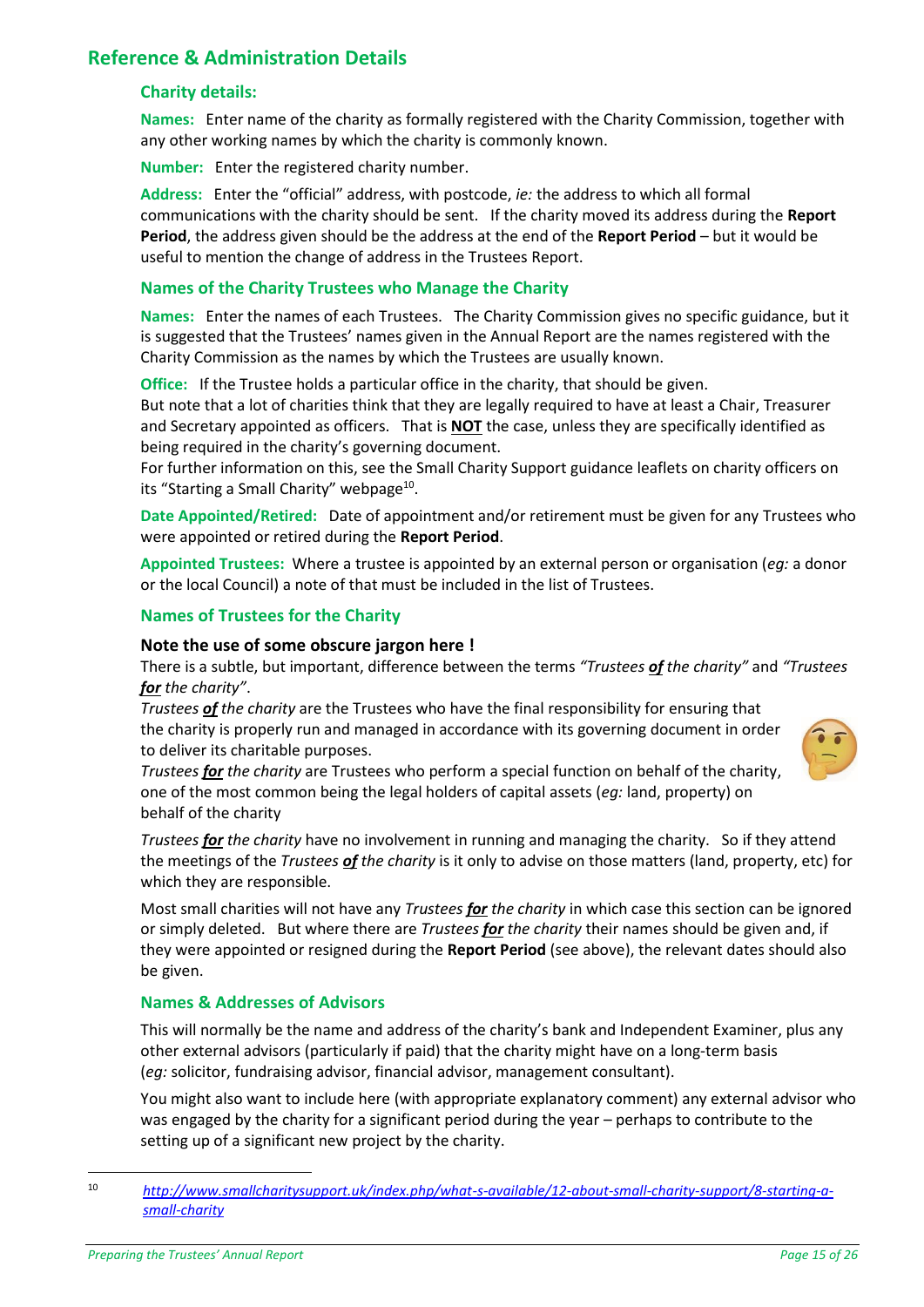#### <span id="page-15-0"></span>**Names of Senior Staff with Delegated Responsibilities**

This will be anyone – whether paid or volunteers – who have been given delegated authority by the Trustees to run the charity, or specific aspects of the charity, on their behalf.

This will normally only include those who have been given authority to interpret the objectives and policies of the charity and to make "executive" decisions on day-to-day operational matters within the overall constraints of the charity's objects, policies and procedures.

If there are none this section can be deleted.

**Note:** This section is not about expressing gratitude to those who make a valuable contribution to the work of the charity (the Chair's internal report to members). It's about the Trustees making clear to "external" readers (donors, regulatory bodies, the public at large) how responsibility for the day-to-day operations of the charity are managed and reported back to the Trustees.

# <span id="page-15-2"></span><span id="page-15-1"></span>**Structure, Governance & Management**

#### **Description of the Charity's Trusts**

The term "the charity's trusts" is just a bit of legal jargon to call the formal descriptions of what the charity is set up to do and the specific rules & procedures that it must follow in order to remain within the law.

#### <span id="page-15-3"></span>**Type of Governing Document:**

*eg:* Constitution, Rules

#### <span id="page-15-4"></span>**How the Charity is Constituted:**

*eg:* Charitable Incorporated Organisation, Unincorporated Association, Charitable Trust

#### <span id="page-15-5"></span>**Trustee Selection Methods:**

Put here a note of how the charity finds and appoints new Trustees – eg: if your charity places public advertisements, or uses a trustee finding service. Also include a note here if you have any selection interview or assessment and whether it is informal (*ie:* an "introductory meeting" with some of the existing trustees) or a more formal interview.

For many small charities, appointing a new trustee is not about the luxury of a formal selection process from a panel of applicants. More often it is about being lucky enough to find someone whose reluctance to join as a trustee can be overcome. In which case, don't be too reticent about reporting that – it might even encourage others to come forward.

However, regardless of how informal or formal the charity's selection and appointment procedures are, although not yet mandatory, it is now regarded as "best practice" to include a note about how identifying gaps in the knowledge and expertise of existing Trustees is used to identify the preferred characteristics of new Trustees.

#### <span id="page-15-6"></span>**How New Trustees are Inducted and Trained:**

**Note:** Although not a requirement, it is now good practice to include a formal note in the Annual Report about how new Trustees are inducted given appropriate training.

**For charities which are a CIO:** note that the model Constitution for CIOs includes a clause requiring that all new Trustees be provided with a copy of the Governing Document (Constitution) and the most recent Trustees' Annual Report & Financial Statements.

But even where a charity's Governing Document does not include such a requirement it is now regarded as recommended "best practice" and, ideally, will be mentioned here. The charity might also want to provide new Trustees with copies of the Minutes of recent Trustees' meeting so that they can see the earlier context of the discussions that they will in future be part of.

Some charities also send new Trustees on more formal training programmes (*eg:* those offered by umbrella organisations like the Small Charities Coalition, Foundation for Social Improvement) and, if so, that should be mentioned here, too.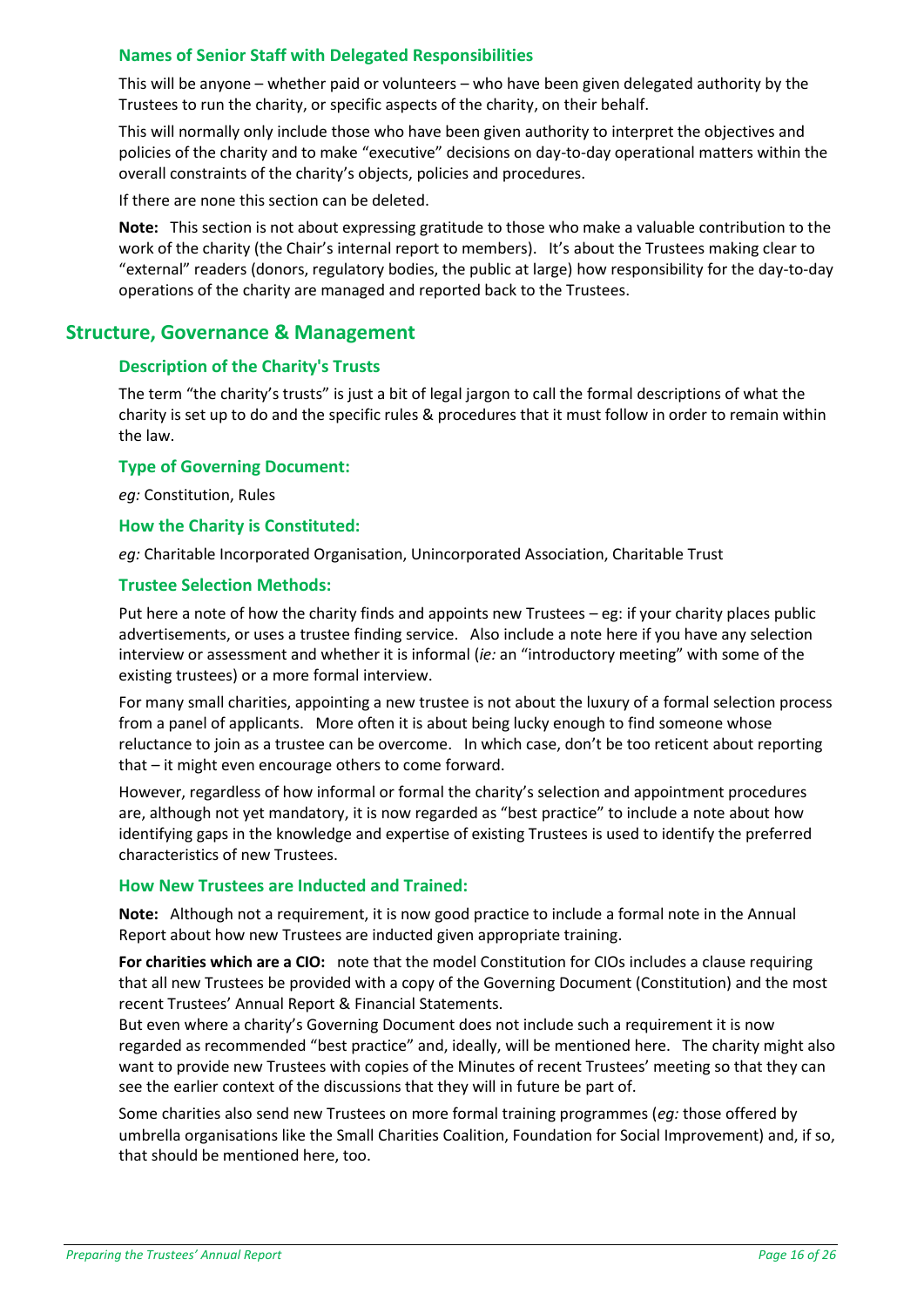#### <span id="page-16-0"></span>**Additional Governance Issues**

Include here any additional information about the way the charity is run and managed – particularly anything which, though familiar to "internal" readers, might not be apparent to "external" readers. This might include things like: important sub-committees, *eg:*

✓ a finance committee;

 $\checkmark$  working parties responsible for specific projects which the charity is, or is planning to, undertake;  $\checkmark$  groups undertaking major reviews of policies & procedures.

Hopefully it will never apply – but if your charity has experienced any "untoward incidents" – *eg:*  $\odot$  theft or misuse of money:

 $\odot$  abuse of volunteers, staff or beneficiaries;

 $\otimes$  negligence or wilful failure to comply with the governing document or Charities Act; that should be summarised here, along with confirmation that it had been reported to the Charity Commission in accordance with its Serious Incident Reporting (SIR) procedures<sup>11</sup>.

It is also useful to note here if the incident has been resolved (and procedures put it place to prevent its recurrence) and to comment on any adverse impacts the incident had on the charity (not just financial, but also damage to its reputation or its ability to work with its intended beneficiaries).

# <span id="page-16-1"></span>**Objects**

Many charities don't, on a regular basis, undertake activities relevant to EVERY SINGLE ONE of the aspects of their formal charitable object(s) – sometimes called "charitable purposes". Which is perhaps why the Charity Commission template and guidance suggests that you put just a *"Summary of the Objects of the Charity as set out in its Governing Document"* here.

Unfortunately this is a good example of failing to appreciate the difference between a "Chair's internal report" and a "Trustees' external report". A short summary of just those parts of the charity's objects which relate to the activities undertaken during the year, is fine an *aide memoire* to members within a Chair's report reminiscing about what the charity has done in the year. But as the Charity Commission's own guidance points out – an informal Chair's report to an AGM is NOT what is required for the Trustees formal Annual Report for the public record.

So, unless your charity's objects, as in its governing document, are very long and unwieldy, you should consider copying them in full from your governing document and pasting them here. That is more consistent with the role of the Trustees' Annual Report as being a formal "for the record" statement, providing the "external" reader with a clear picture of what the charity has actually done in the context of what it was set up to do.

However, if your charity's formal charitable objects are too long to be accommodated "comfortably" at this point in the report then by all means include just a precis here, perhaps with the full text in an Appendix.

#### **Statutory Declaration on Public Benefit**

Although this declaration is a requirement in every Trustees' Annual Report, the guidelines do not specify where the declaration should occur in the Report. Inasmuch as "having due regard" will . in practice (presumably), precede any decisions by the Trustees when planning what activities the charity will actually undertake and why, putting the statutory declaration ahead of the Executive Summary and Detail sections describing the charity's activities and achievements seems as good a place as any.

The Small Charity Support template contains the text of a basis declaration which should be suitable for most small charities.

But if you wish to put something different, just delete the text in the template and replace it with your Trustees' own words.

 $11$  Guidance: How to report a serious incident in your charity *<https://www.gov.uk/guidance/how-to-report-a-serious-incident-in-your-charity>*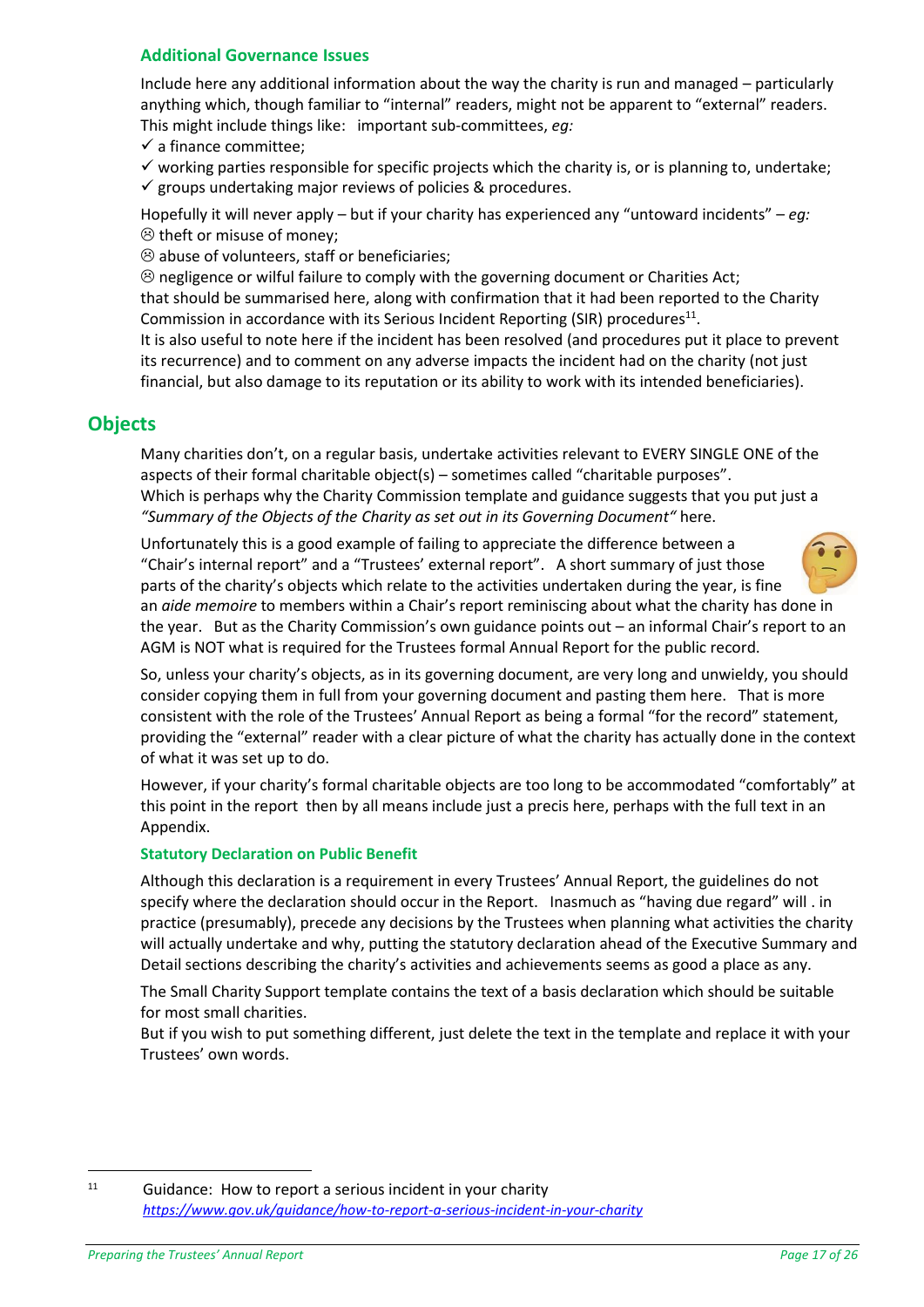# <span id="page-17-0"></span>**Executive Summary**

At this point the Small Charity Support template differs from the Charity Commission's template.

The next two sections of the Small Charity Support's template are in the more conventional structure of an "Executive Summary" followed by "Main Body of the Report" for management reports, rather than the "Summary of Objects & Activities" followed by a separate "Summary of Achievements & Performance" structure used in the Charity Commission's template.

This, it is believed, will not only make the overall Report more coherent and informative, it will also provide a more efficient structure for the report.

Readers of the Report who are just looking for a very quick over-view of the Report's content (*eg:* a potential funder wanting to see if the charity is likely to meet it funding criteria) will be able to get that information from a quick glance at just the Executive Summary.

Readers who are looking for more specific details about what the charity is doing and achieving will similarly be able to identify key areas of interest from the Executive Summary as a pointer to where to look in the Main Report for more detailed information.

#### **Writing the Executive Summary**

The most important aspect of a good Executive Summary is that it is short, punchy and to-the-point. In terms of length (and particularly for small charities), aim for no more than 500-600 words – that's less than the text on just this one page of this guidance leaflet.

The Executive Summary will be just a substantially shortened version of the Main Report which follows it. It will consist of short paragraphs – typically 3-6 lines long – stating the key points of the various sections in the Main Report itself – but without any detailed descriptions, explanations or justifications of those key points.

In addition, the paragraphs in the Executive Summary should follow the same order & structure of the Main Report so that it effectively acts like an index or contents list to the Main Report.

Some people may find it easier to start with drafting the Executive Summary and then using that to guide the writing of the Main Report. Others may prefer to do it the other way round – first drafting the Main Report and then condensing it down to the Executive Summary.

#### **These guidance notes are written on the assumption that people will start by putting together the Main Report, and then summarise it later.**

But whichever way people prefer to do it, there will normally be considerable iteration between the Executive Summary and the Main Report as improvements to one provoke improvements to the other.

Using this common management report structure, the Commission's WestbeachYC the Executive Summary section would instead have contained something like:

#### *Promoting Life Skills:*

*25 members aged 11-18 participated in the Duke of Edinburgh Award activities. 10 were successful in achieving the Gold Award and a further 6 achieved the Silver Award.*

#### *Developing IT Skills:*

*30 members took advantage of the enhanced IT facilities and participated in classes to improve their IT skills. All gained their Certificate of Competence in Internet Security.*

*Etc:*

 *.....................etc*

The above is enough for "quick skim readers" to see immediately – within just 3 lines of text and around 30 words for each sub-heading – the key features of each of the major activities undertaken by the charity during the year:

- $\checkmark$  The charitable objective being fulfilled;
- $\checkmark$  The characteristics and number of the beneficiaries;
- $\checkmark$  The activities undertaken (the outputs);
- $\checkmark$  What was achieved (the outcomes).

Readers who want more detail on a particular area of activity can then use the Summary sub-headings to locate the appropriate section in the *"Activities, Achievements & Performance" (ie: "Main Body")* section of the Report.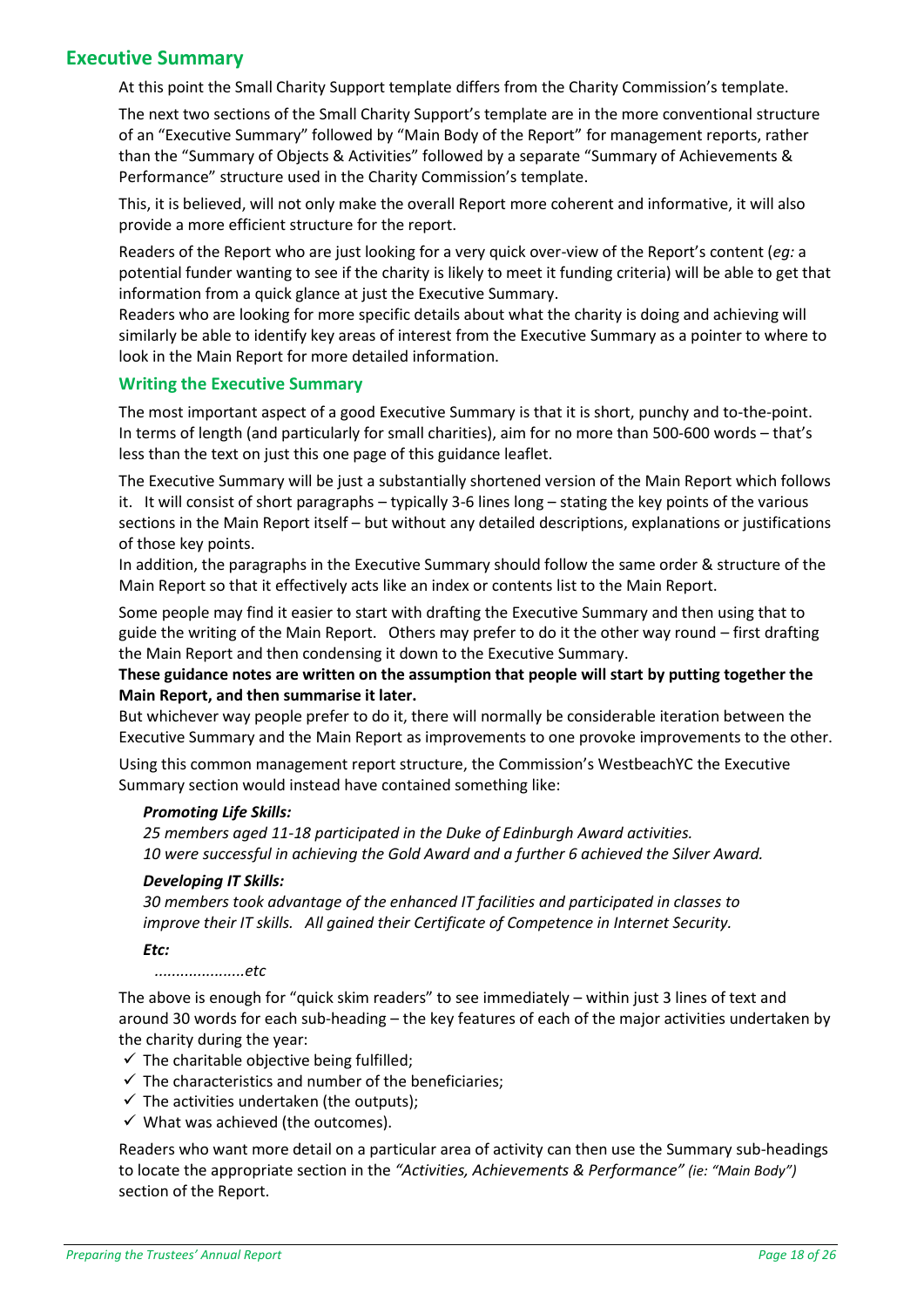# <span id="page-18-0"></span>**Activities, Achievements & Performance**

This is the "Main Body" of the Report where the Trustees can go into greater detail about their charity's activities – particularly on the outcomes/achievements and the public benefit delivered.

As with writing any report of this nature, the worst part is always sitting looking at a blank sheet of paper and wondering how to start. These guidance notes are NOT the only, or even the best, way to go about writing a report. The best way is the one which works well for you and you are comfortable with. But even if you choose to go about writing the report in a completely different way, it is hoped that these notes will provide some useful ideas and help you to avoid common difficulties.

A good place to start is none other than Rudyard Kipling and his well-known little poem from his "*Just So Stories – How the Elephant Got His Trunk*" 12

*I keep six honest serving men (They taught me all I knew); Their names are What and Why and When And How and Where and Who.*

But note that, In searching for answers to Kipling's "6 Questions", you'll find that there's a lot of overlap in the answers and, in many case, the same answers can apply to different questions.

#### **What?**

For the purpose of writing a Trustees' Annual Reports, think of Kipling's "What?" question as being focused on **"What were you trying to achieve?"** rather than "What did you do?".

In other words, the "What?" question should lead to creating a clear understanding of the priorities set by the charity's Trustees in deciding which of its charitable objects and intended outcomes it would focus on. The actual activities run by the charity to achieve those objectives will come up later in the answers to the "How?" question.

So the answers to "What were you trying to achieve?" for a charity working with, for example, people with dementia might simply be:

- $\checkmark$  Promoting a sense of well-being; overcoming the sense of isolation, loneliness and confusion that loss of memory brings; and, where possible, delaying the progress of loss of memory in people suffering from dementia;
- $\checkmark$  Providing help and support to the carers of people suffering from dementia.

The "What?" answers will therefore generally be a shorter, more currently relevant and more "readable", version (ie: summary) of the charity's formal (*ie:* registered) charitable objects

Most small charities will have just a short list of "What?" answers. Perhaps just 2 or 3, or even only 1. **That's fine ! Small is Beautiful !**

If you find that your list of "What?" answers is getting rather long (*eg:* more than 6-8), first check to see if some of what has been listed are actually answers to the "How?" question – *ie:* are describing outputs rather than outcome.

*Note: If this is a problem you might want to refer to the Small Charity Support guidance leaflet on Outputs & Outcomes on its "Starting a Small Charity" webpage*[10](#page-14-5) *.*

If that doesn't solve the problem it might be that that you are describing your intended outcomes (objectives to be achieved) in too much detail. Ultimately it is up to the Trustees to decide how much detail is required in their Annual Report. But in the same way that a Chair's informal report to an AGM is to superficial for the Trustees' Annual Report, so too the sort of information which is appropriate for a Trustees' strategy & planning meeting is too detailed for the Trustees' Annual Report.

Provided that the Trustees' Report shows a clear and unambiguous picture of what the charity has achieved, anyone with a particular justification for seeing the underlying information in greater detail (*eg:* a funder or donor which/who is considering giving a major grant/donation) can always request that the charity provide it on *an ad* hoc basis.

<sup>12</sup> *"How the Elephant Got His Trunk: The Just So Stories"* by Rudyard Kipling *[http://www.kiplingsociety.co.uk/poems\\_serving.htm](http://www.kiplingsociety.co.uk/poems_serving.htm)*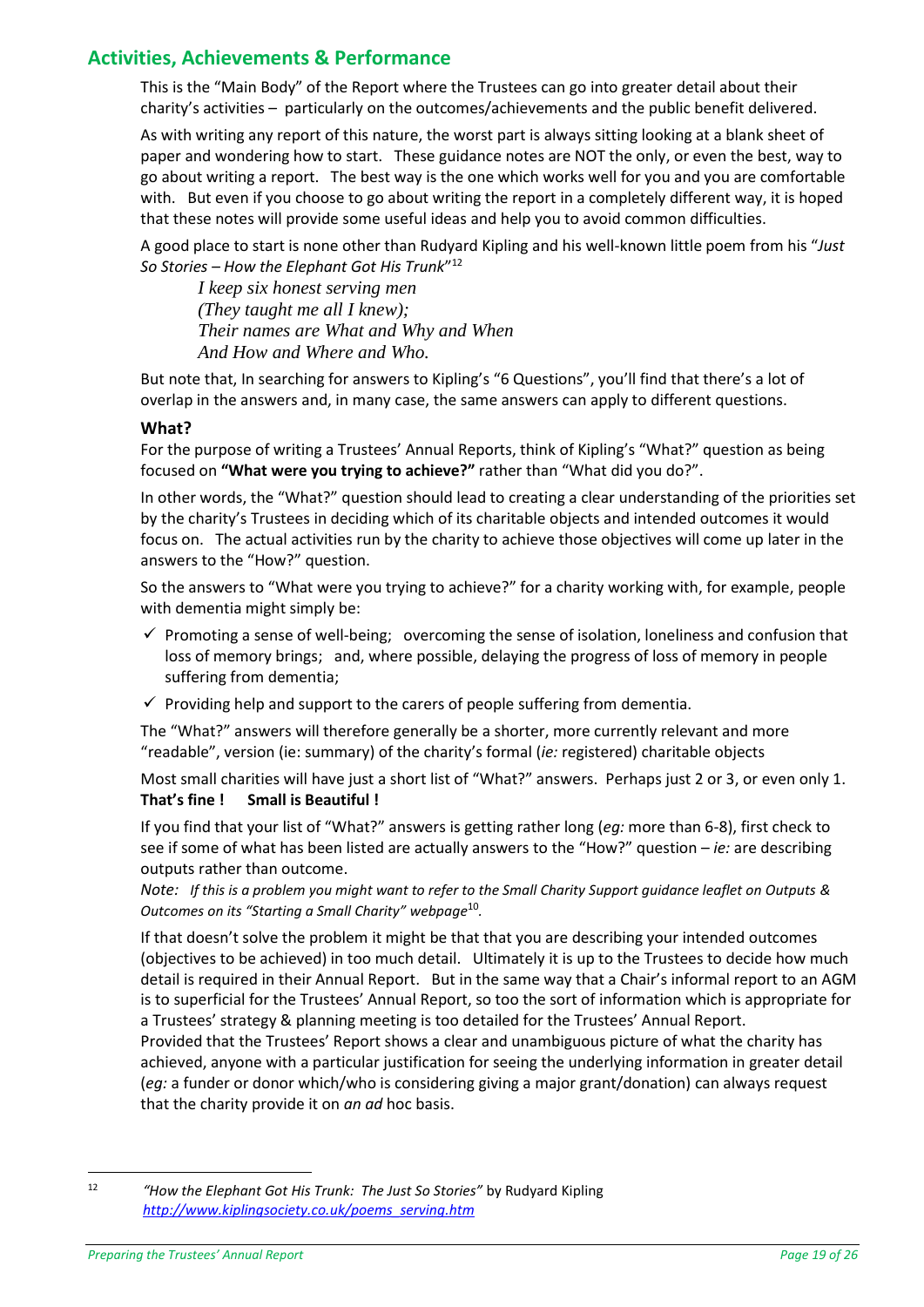### **Why?**

Next, for each objective make a note why your charity has chosen to provided activities to address those particular objectives. Is it because:

- The activity is much needed and no other organisation in the neighbourhood is providing it?
- $\checkmark$  There are other organisations providing the activity, but the demand is greater than the existing providers can support (or the other providers are inconveniently too far away)?
- $\checkmark$  The approach to achieving the intended outcome(s) being provided by your charity is more innovative or versatile (*ie:* provides for a wider range of beneficiary needs) than those of other providers?
- The activity being provided by your charity is more affordable than other providers, allowing beneficiaries from lower income groups to engage in the activity?
- $\checkmark$  Or other reason(s) which are related to your particular charity?

But the Trustees' Annual Report is not the place to be writing your charity's extension to the words of the well-known musical song *"Anything you can do, I can do better...."*<sup>13</sup>

The best answers to the "Why" question can be found by the Trustees asking themselves *"Why – when the charity's activity is over and the participants have gone back home – do we feel that was a really worthwhile thing for the charity to have done (again)?"*

#### **When?**

The importance of the answers to the "When?" question will depend very much on the nature of the charity. For some it may be of little consequence. But for others it may be of huge significance and a great influence on when and how the charity operates. *eg:* a charity providing a helpline for people who are being subjected to abuse, or a refuge from domestic violence, or are suffering from depression or a serious illness, or are burden with having to care for someone else – the "when" of an easily accessible and 24/7 services, in a context which is safe and confidential is of crucial importance. Of course, in such circumstances, some of the "When" (and subsequent "Where") details may not be appropriate for inclusion in the Trustees' Annual Report for reasons of security & confidentiality.

#### **How?**

The answers to the "How?" question are the opportunity for the charity to explain in appropriate detail the activities it has provided or undertaken to achieve its intended outcomes. As with the "When?" answers, the importance of the "How?" answers will very much depend on the nature of the charity. If the charity is undertaking activities which are very comparable with those of other charities working in the same field, very little detail may be needed.

But if the charity's objectives are novel, or the charity is adopting a somewhat radical and/or innovative approach to the way it achieves objectives which otherwise have much in common with those of other charities, then much more extensive answers will be appropriate. And that is particularly so if the charity's approach has significant impacts on the benefits to either, or both, the individual beneficiaries and the public.

#### **Where?**

Like the answers to the "When?" question (above) the importance of the answers to the "Where?" question will be dependent on the nature of the charity. For charities where, in order to deliver their activities and achieve their intended outcomes, some direct face-to-face contact with the beneficiaries is necessary, the answers to "Where?" will have a direct impact on which potential beneficiaries can, or cannot, take advantage of the charity's activities. But for charities (like Small Charity Support) which provide their services more "remotely" (*eg:* by e-mail, on-line materials, Skype), or can travel when it is better to meet beneficiaries face-to-face, the "Where?" question will be less important.

 $\overline{a}$ 

<sup>13</sup> From the musical "Annie Get Your Gun" *[https://www.youtube.com/watch?v=\\_UB1YAsPD6U](https://www.youtube.com/watch?v=_UB1YAsPD6U)*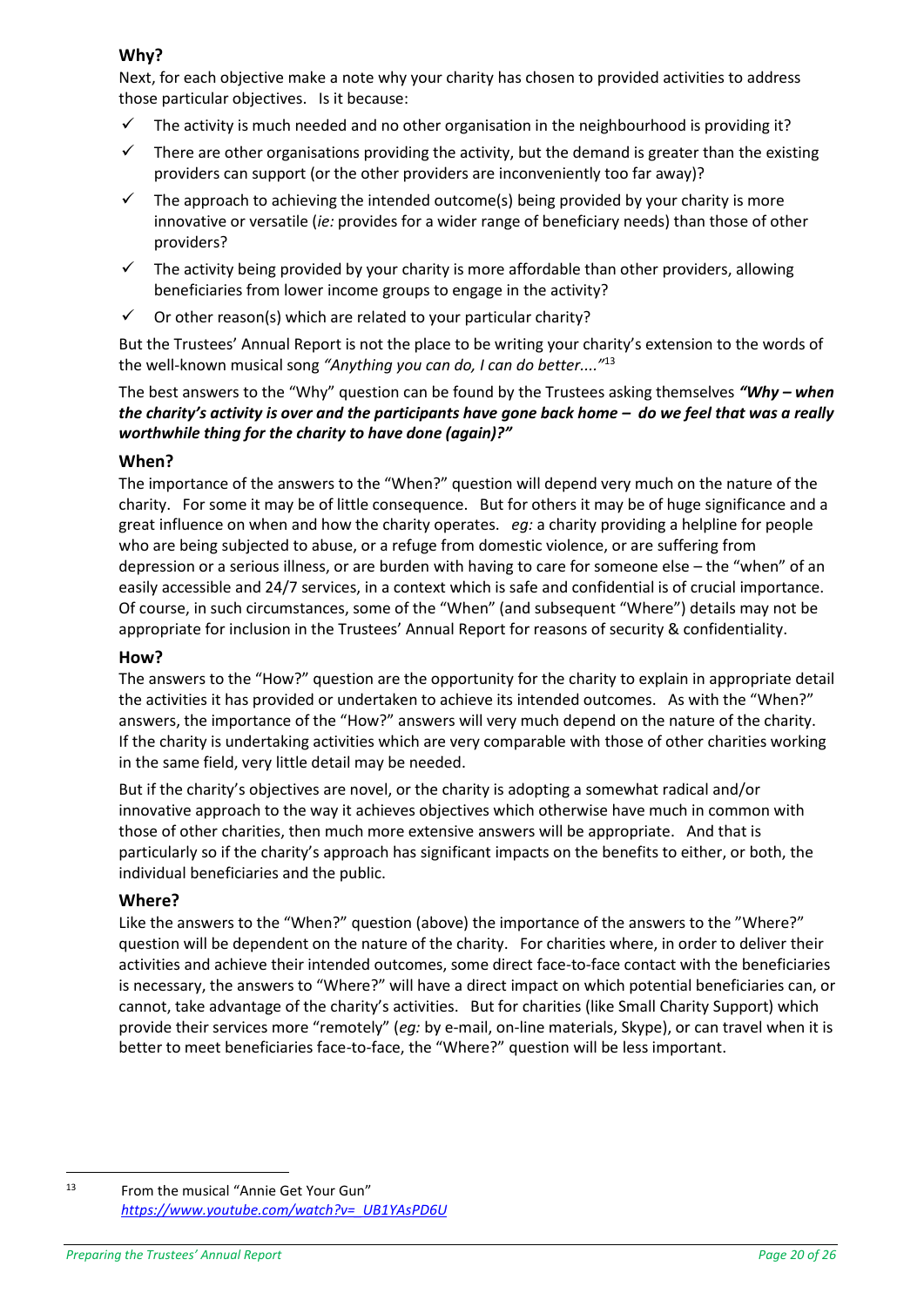#### **Who?**

The answers to the "Who?" question will be amongst the most important for writing the Trustees' Annual Report. And those answers will, typically, fall into to distinct categories:

"Who?" – are the beneficiaries of the charity's activities?;

"Who?" – are the providers of the charity's activities (particularly when volunteers play a large role in the activities of the charity)

Identifying the charity's beneficiaries (not as individuals, of course, but by their characteristics as a group or groups) is an important element of being able to demonstrate how the charity has met its obligation to deliver its charitable objects for the public benefit. The number of beneficiaries is also important, where identifiable, in order to be able to demonstrate the scale of the charity's activities – including any significant increases or declines in the numbers together with commentary on the reasons for the changes. The numbers of beneficiaries – broken down by activities and/or beneficiary groups where relevant – may also be important, particularly for funders & donors (actual or potential), to demonstrate how the charity's activities are delivering value-for-money from its funds.

Identifying the charity's volunteers (again not usually as individuals) and the scale of their contribution to the running of the charity is a commonly overlooked feature of the Trustees' Annual Report . That is despite the fact that in most small charities a large proportion (sometimes all) of the charity's day-today operational activities are run by volunteers. So it is a bit "inconsistent" that Charity Commission guidance on reporting the contribution of volunteers ONLY applies to *"charities which are subject to statutory audit"* – ie: the 3% of charities with an annual income greater than £1M where the bulk of the charity's operational activities are usually undertaken by paid staff and the main focus of volunteers is in fundraising.

It can be very difficult to monitor with any degree of accuracy how much volunteers are actually contributing:

- $\mathbb{R}$  The number of volunteers is the easiest thing to "measure" but even that can be a bit "approximate" where volunteers turn up in an *ad hoc* manner.
- The number of hours spent by volunteers can be considerably more difficult to measure, unless the charity's activities require volunteers to arrive and depart at specific times. And even then it is common for volunteers to contribute additional (*ie:* un-recorded) hours, both before & after their "timed" activity and at other times as well.
- The financial value of volunteers' contributions (*ie:* what it would have cost the charity to employ paid staff to do the work instead) is by far the most difficult to monitor & measure. This is because deciding what pay-scale to attribute to the time contributed to volunteers can be very contentious, even when the number of hours they have worked is agreed. Clearly, when attributing a cost to the time contributed by volunteers an hourly rate less than the national living wage (currently £7.83/hr) should not be used. But, on the assumption that many volunteers contribute a higher level of skill than the basic minimum, a higher figure than that should be used – an office admin person might get £10-£12/hr; someone with the experience of a school teacher might get £12-£15hr.

But notwithstanding the difficulties, and the fact that the Charity Commission seems uninterested in such information being reported by small charities (despite the fact that the notional cash "value" of volunteer contributions of time can significantly exceed the charity's voluntary donation income) it is recommended that even shall charities should attempt to get at least a "broad brush" estimate of the time, skill and financial value of their volunteers' contributions.

That is useful information to include in the Trustees' Annual Report for several reasons:

- ☺ It provides the opportunity for the charity publicly to acknowledge, and express appreciation for, the contribution of its volunteers – the true scale of which often goes unrecognised, or underestimated;
- ☺ It provides a basis for demonstrating the "multiplier factor" of its volunteer contributions ie: the extent to which the volunteers, through their donations of time and expertise, are multiplying the charity's financial income from grants and donations. That is because their donations of unpaid time are increasing the financial value of the charity's outputs & outcomes by the amount that the charity would otherwise have had to pay employees to do the same work;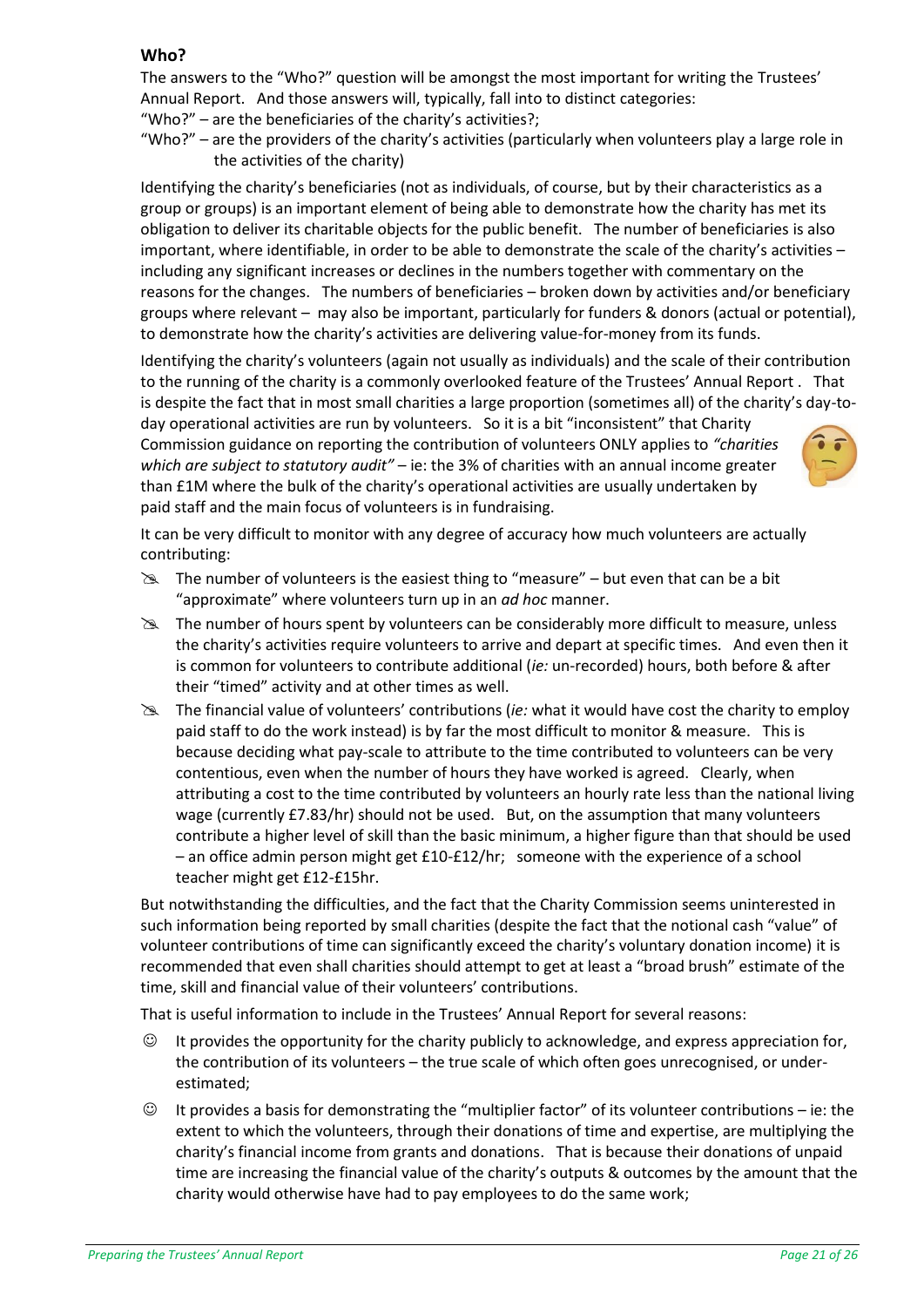- ☺ Being able to demonstrate the "multiplier factor" can be important when applying for grants as it demonstrates to funders the extent to which the financial value their grant will be enhanced by the contributions of the charity's volunteers;
- ☺ An understanding of the "multiplier factor" is particularly important when applying for funding in the form of contracts to provide services – *eg:* to local community services. Local councils are often keen to contract services out to local charities because, for the councils, the "multiplier factor" works in the opposite direction. Ie: the "multiplier factor" works to reduce costs of the charity providing the services because of the volunteers' contributions of time and expertise at no cost. The problem for the charity is that, if the contributions of volunteers diminishes or disappears (*eg:* volunteers move out of the area, or are otherwise unable to continue volunteering for personal reasons) the charity is still left with a contractual obligation to continue providing the services to the local council. If that commitment can only be fulfilled by the charity employing someone to do the work, it is landed with costs that it has to meet from its own funds. So it is vital that, in taking on such commitments, the charity is able to evaluate the financial risk of losing volunteers and build that into either what it will charge the local council for providing the service or into its contingency/reserves policy. And that needs to be properly documented in the Trustees Annual Report.

#### **Putting the Main Body of the Report Together**

Having consulted Kiplings "six honest serving men" you will have most, if not all, of the information that you need to create the Main Body of your Trustees' Annual Report.

As indicated earlier, the answers from the "six men" will overlap to a significant degree but, together, they will have provided you with most of the information you to complete the Report in accordance with Charity Commission's requirements, as described in section 2[,Objectives and Activities](#page-6-0)

| $\checkmark$ The purposes/objectives of the charity;                          | {What? Why?}          |
|-------------------------------------------------------------------------------|-----------------------|
| $\checkmark$ the outputs – the main activities undertaken by the charity;     | {How?, When?, Where?} |
| $\checkmark$ the outcomes – how the activities have delivered public benefit; | $\{Who? Why?\}$       |
| $\checkmark$ the generation of resources (fundraising);                       | {How?, When?, Where?} |
| $\checkmark$ grant-making policy and grants awarded (where relevant);         | $\{Who?\}$            |
| $\checkmark$ the contributions of volunteers to the charity's activities.     | $\{Who?\}$            |

#### **Sub-Headings**

You will probably want to divide the Main Body of the report into sub-headings to make it easier to read and understand. And for longer reports, if the sub-headings used in the Main Body and the Executive Summary are the same (strongly recommended) that will also make it easier for readers to identify and find the sections of the Report which are of particular interest to them.

There is no prescribed way for organising how the Report is divided up into sub-headings. That will very much depend on the nature of the charity and its activities. What works well for one charity will not necessarily work well for another. The sorts of ways that the Report can be divided include:

- $\checkmark$  By activity
- $\checkmark$  By types of beneficiaries
- $\checkmark$  By the objectives / outcomes to be achieved.

At the beginning of this leaflet it was said:

*"Getting it Right is NOT Difficult ! Producing a Trustees' Annual Report ..... is not as difficult as it might sound. You just need to be a bit methodical and persistent. And if you are enthusiastic and responsible about what your charity is doing for the benefit of others, that's already 2/3rds of what is required.*

With the help of Kipling's "six men", and your own enthusiasm for what your charity is doing, you may well find that your biggest problem is how to stop the Report getting too long as you describe all that you have done and achieved.

As problems go, that's quite a good problem to have.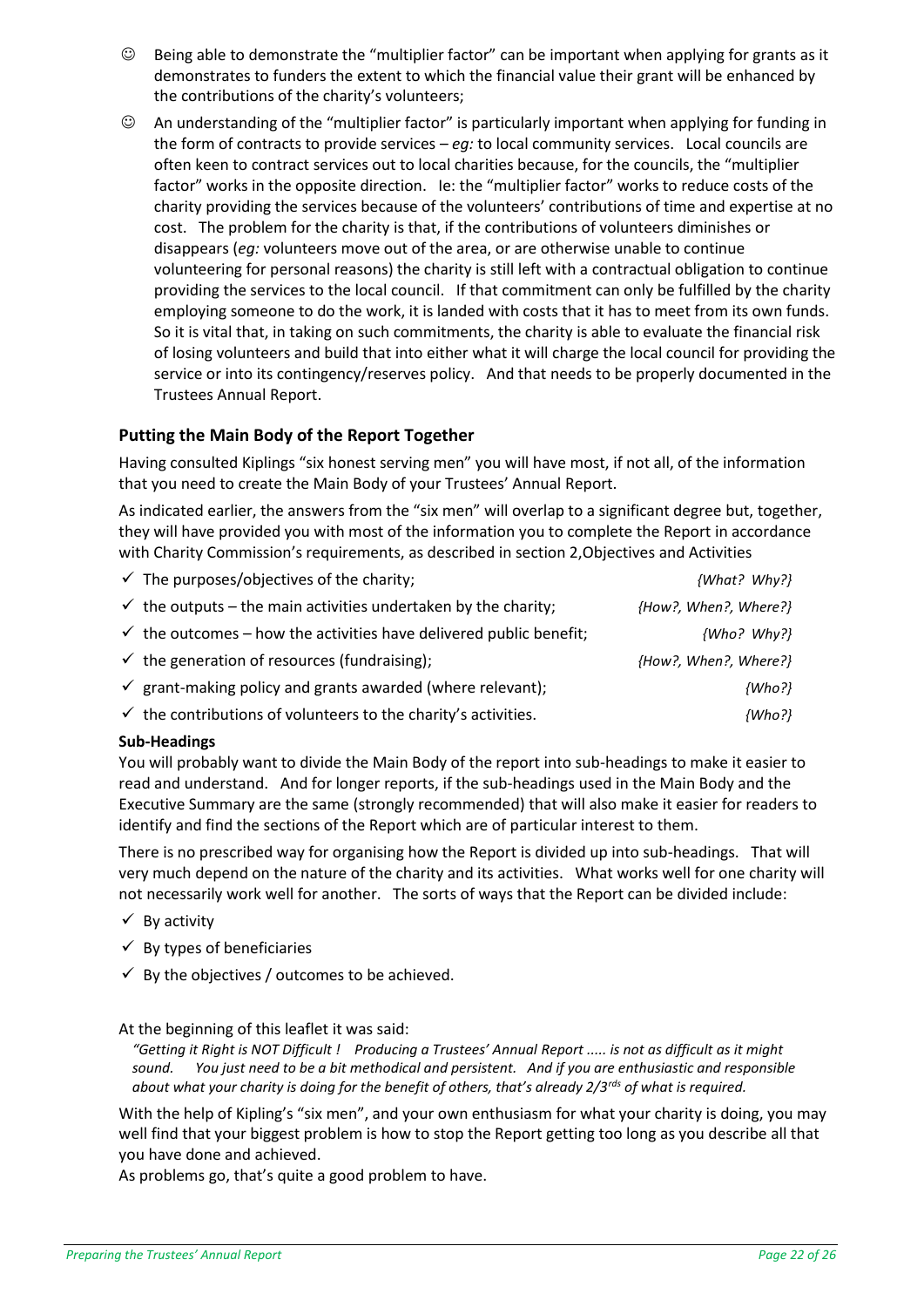Again, there is no single infallible solution to that problem.

But one way that often works quite well is to put down most (if not all) of what you initially think might be good to say and then go through and prune out the bits that aren't necessary (duplication is a common cause here) or inappropriate.

The Trustees' Annual Report is the responsibility of ALL the Trustees – and, as it's NOT just the Chair's Report, certainly not just the responsibility of the Chair. In fact, in a charity which has a number of different activities, each may be lead one of the Trustees who will therefore take prime responsibility for writing the section of the Report which relates to that particular activity. Sharing responsibility for producing the Report in that way not only shares the burden of writing the Report but also promotes joint "ownership" of the Report by all the Trustees. It is therefore to be recommended.

#### **Story-telling**

"Story-telling" – in which individual beneficiaries are identified along with their personal story of how they benefitted from the charity, is now widely used as a method of reporting on and promoting the way that beneficiaries, and the public, benefit from a charity's activities. The idea is that potential supporters and donors can identify much more easily with an individual beneficiary than with an anonymous group of beneficiaries and, therefore, are more likely to contribute to the charity.

#### *"One swallow doesn't make a summer"*

But individual stories, however emotionally attractive, do not always describe the broader spectrum of work that a charity does. So using specific individual stories to encourage funders/donors to think that is how their grant/donation will be used – and then to use that







**This Gift in Action m**

Kobra lives in a village in Daykundi Province, Afghanistan – a country affected by decades of instability and conflict, leaving many people struggling with poverty. But today, Kobra is building a better life for her family, thanks to a very special goat provided by Oxfam.........*etc.*

*Taken from the Oxfam Unwrapped website*

specific donation for more general purposes – is, at best, misleading and at worst deceptively dishonest (and, potentially, a breach of the law on restricted donations).

Oxfam Unwrapped's iconic "buy a goat" appeal<sup>14</sup> is perhaps one of the earlier and, therefore, best known uses of individual story-telling & pictures to report and promote the charity's activities. *(But it is by no means the only one of its kind. Many other "household name" charities, eg: Christian Aid, have similar appeals)*. The Oxfam Unwrapped website does, with apparent candour, explain that *"This gift supports our [Making a Living \(ML\) projects.](https://www.oxfam.org.uk/shop/oxfam-unwrapped/how-we-spend-your-money)"* So anyone could be forgiven thinking that was simply explaining that the goat being donated was just one of Oxfam's wider range of "Making a Living" gifts. But the wording is ambiguous. To discover that you actually have to navigation around the Oxfam website to get to a page which "explains"<sup>15</sup>:



*When you buy a gift, your donation will be allocated to one of four project categories. Read the product description on the product page of your chosen gift to find out what project category your gift will support.*

*Your gift helps people start making a living for themselves. From training farmers and distributing livestock, to teaching business skills, your gift funds our work in this area.*

And even that needs careful reading for the meaning to become clear – your £25 gift **DOESN'T** necessarily go to buying a goat at all. Instead of the nice attractive goat that you thought your £25 donation was buying (*ie:* like the heart-string-tugging one in the picture) it could equally well be spent on chickens, seeds, bees, pigs, or even poo (some of the other items in the "Making a Living" project group).

It seems strange that using specific story-telling in that way can be legal. If one ordered a goat on-line and the company instead delivered 2 bags of poo – on the grounds that it was one of the "advertised"

<sup>14</sup> Oxfam Unwrapped – Super Goat Gift Donation *<https://www.oxfam.org.uk/shop/oxfam-unwrapped/build-farms/super-goat-ou9010ml>*

<sup>&</sup>lt;sup>15</sup> Oxfam Unwrapped – "It's important to us that you know how we spend your money" *<https://www.oxfam.org.uk/shop/oxfam-unwrapped/how-we-spend-your-money>*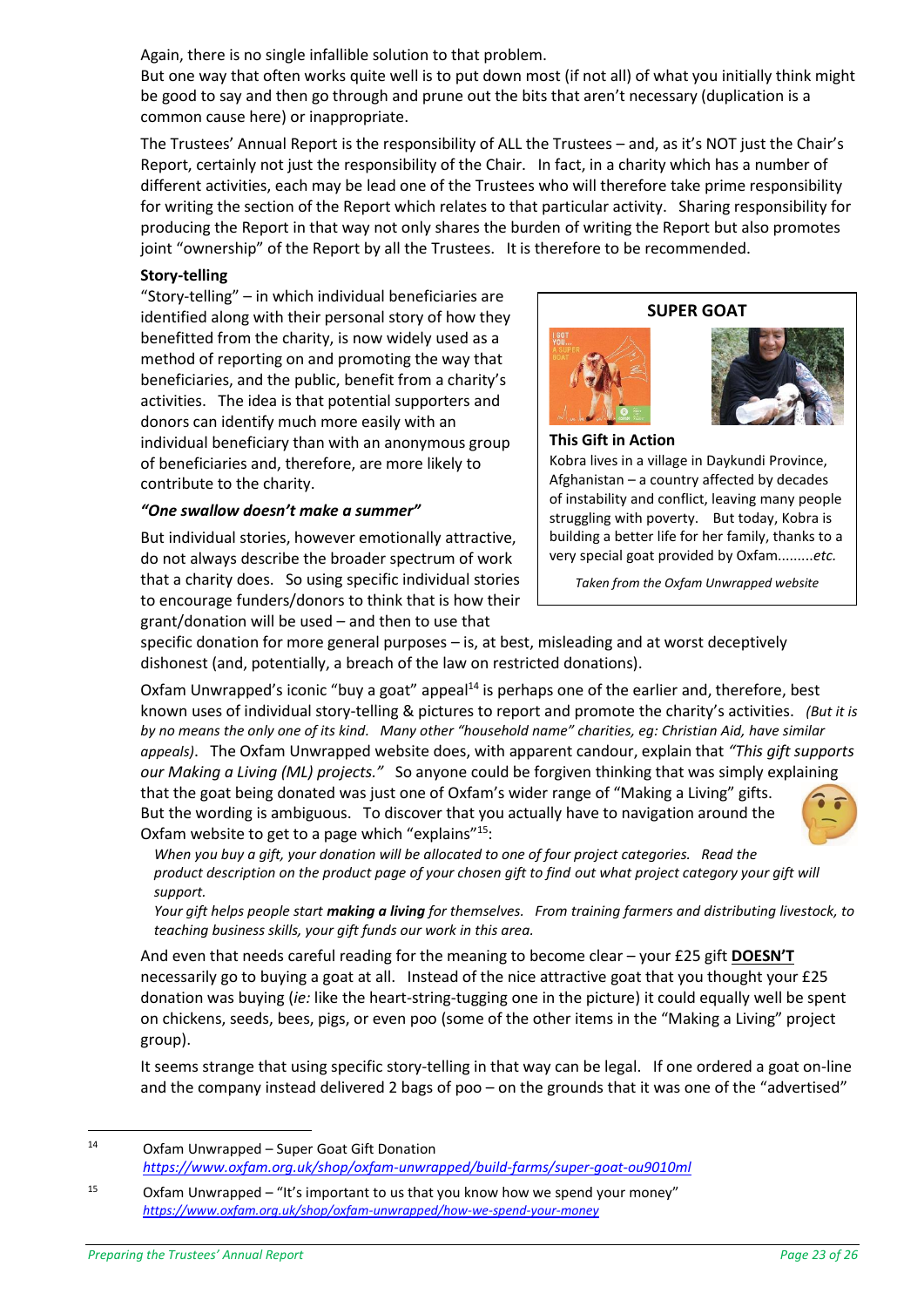alternatives – one might "have something to say" to the Advertising Standards Authority or Trading Standards. Or if a pig was delivered instead of a goat, anyone who was Muslim or Jewish might find that seriously offensive. But the Fundraising Regulator apparently doesn't see any problem with that.

So while story-telling is undoubtedly a powerful way to report on the "Who?" of your charity's activities and achievements, be careful how you use it. Highly individual and emotive stories which over-exaggerate the scale and value of your charity's activities and achievement might be enthusiastically seen as "great" by the charity's more gullible supporters. But more discerning supporters, volunteers, donors and funders will not be so easily taken in and such stories could be seriously detrimental to the credibility of (and, therefore, support for) your charity.

# <span id="page-23-0"></span>**Financial Review**

Although there's no formal requirement for it, the charity's Financial Review will (for obvious reasons) normally be drafted by the Treasurer. However, like all other elements of the Trustees' Annual Report, the ultimate responsibility for the Financial Review – as with the Financial Statements – lies collectively with ALL the Trustees, not exclusively with the Treasurer (or whoever wrote it).

#### <span id="page-23-1"></span>**Statement of the Charity's Policy on Reserves**

Every charity's Trustees Annual Report must include a statement of the charity's policy on Reserves or, if it doesn't have one, a brief explanation of why.

Detailed guidance on creating a "*Policy on Reserves*", and a "*Brief Statement on Reserves*" to include here, is contained in a separate leaflet entitled "*Reserves Policy*" on the "*Policies*" page of the Small Charity Support website<sup>16</sup>.

<span id="page-23-4"></span>As is explained in detail in the Appendix, the "Brief Statement on Reserves" in the Charity Commission's "model example" for the WestbeachYC" is far from credible (to the extent of being potentially dishonest) and it is recommended that other small charities **DO NOT** follow that example.

#### <span id="page-23-2"></span>**Details of Any Funds Materially in Deficit**

The Small Charity Support template contains a simple declaration that the charity has no funds which are materially in deficit.

Hopefully your charity will never need to say anything different.

Funds materially in deficit occur when the charity has more commitments than it has assets. In simple terms: it's account is overdrawn – *eg:* when the charity has spent money that it doesn't have (perhaps by borrowing money from a bank, or a "supporter") in anticipation of receiving a grant or donation which has not yet actually been paid.

If your charity has funds which are materially in deficit you should seek some experienced guidance before completing this section. And in this case the statement should also include an explanation of how the charity's overdraft is going to be repaid so that the charity is again solvent (*ie:* "in the black").

#### <span id="page-23-3"></span>**State of the Charity's Finances**

This is where the Trustees report on the financial standing of their charity.

It will include an over-view of the charity's main sources of income, including any major changes that have occurred during the year, or are likely to occur in the coming year. And that will include the impact of such changes on the charity's activities and achievements – eg: a new major grant involving a significant expansion of the charity's activities.

And it will similarly include an over-view of the charity's main areas of expenditure and, again, any major changes that have, or are likely to occur and their impacts.

Hopefully there will not have been any major unexpected changes which were detrimental to the charity – eg: the loss of a long-term donor, or the need to repair or replace a major capital asset. The Financial Review should cover how the charity's resources (reserves) have been able to cope with the

 $\overline{a}$ 

<sup>16</sup> *[http://www.smallcharitysupport.uk/index.php/what-s-available/12-about-small-charity-support/9-example](http://www.smallcharitysupport.uk/index.php/what-s-available/12-about-small-charity-support/9-example-policies-procedures)[policies-procedures](http://www.smallcharitysupport.uk/index.php/what-s-available/12-about-small-charity-support/9-example-policies-procedures)*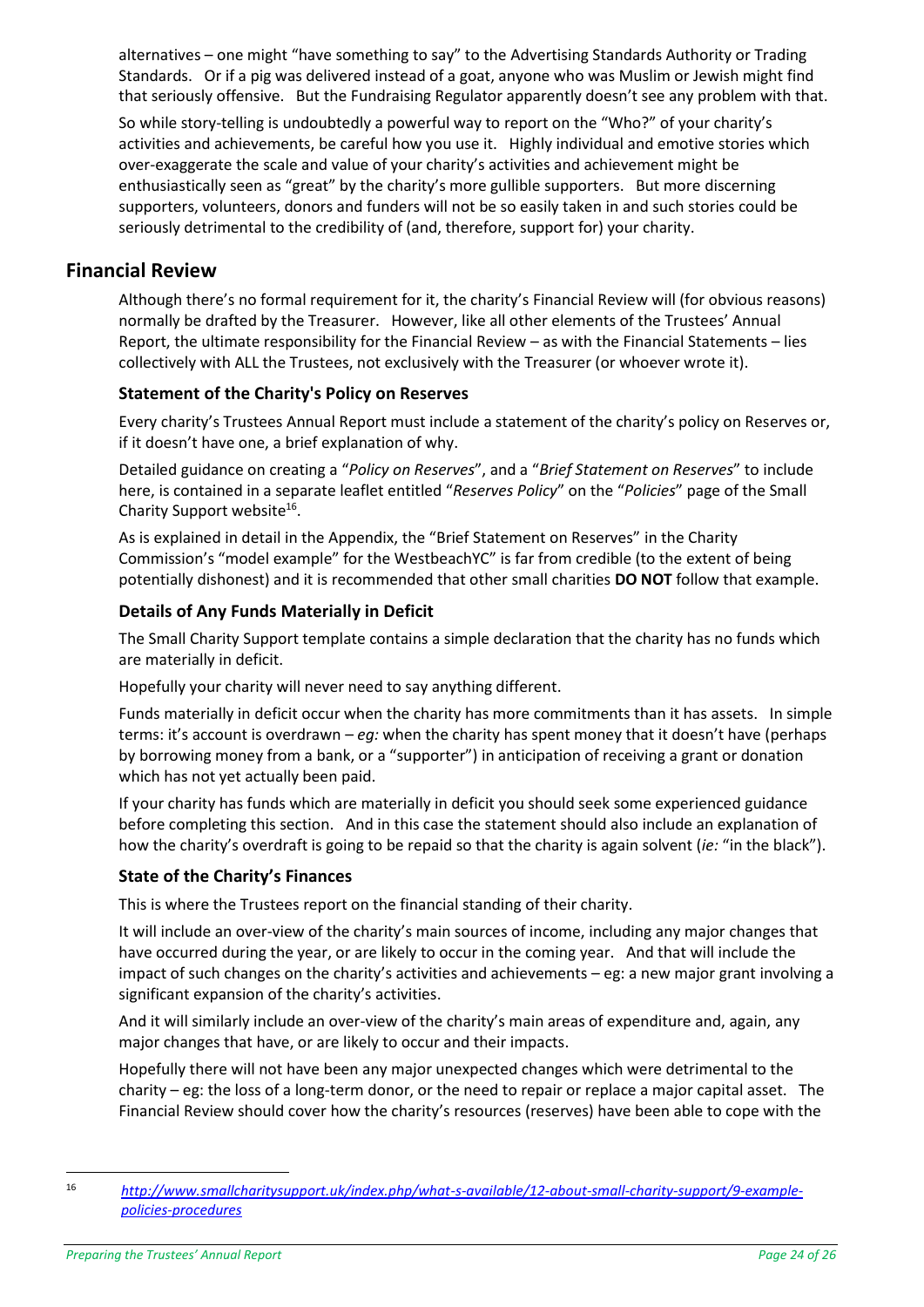financial impact of the problem and what the charity is planning to do to overcome those financial issues and to restore any depleted reserves.

Unexpected financial "windfalls" can also be surprisingly detrimental to a charity if not properly managed. It is all-too-easy to get carried away with the unexpected extra funds and take on new activities which turn out to be unsustainable once the windfall has been used up, leaving the charity with commitments that it can no longer afford. The "Policies" page on the Small Charity Support website<sup>[16](#page-23-4)</sup> includes a suggested example policy to cope with unexpected "Large Legacies & Donations" which might otherwise distort the charity's finances.

#### <span id="page-24-0"></span>**Restricted Funds**

The financial review should briefly describe each of the restricted funds (if any) that the charity had or has – particularly those which carry forward from one financial year to the next. The descriptions should include the purpose(s) for which the restricted funds were given; the amounts carrying forward from one year to the next; and the dates by which the restrict funds were, or it is anticipated/intended will have been, fully spent.

**Note:** Restricted funds are NOT part of the charity's reserves (*ie:* will NOT be covered by the charity's Reserves Policy). It is therefore important for readers of the Trustees' Annual Report to be able to see easily and clearly how much of the charity's money in the bank is not available for general use because it can only be used for the purposes for which it was given. This is why restricted funds MUST be identified separately in the charity's accounts.

#### <span id="page-24-1"></span>**Designated Funds**

The general principle of charitable funds is that they should be spent on charitable activities as soon as is reasonably practical after they have been received by the charity. In other words, it is contrary to the principles of the Charities Act (and, therefore, "frowned upon" by the Charity Commission) for charities to be accumulating unspent money without good reason.

Unfortunately, "designated funds" is another area where Charity Commission guidance (CC19 *"Charity Reserves: Building Future Resilience"*<sup>17</sup> ) is, at times, ambiguous or inconsistent to the point of selfcontradictory. This is particularly the case in whether Designated funds should, or should not, be considered part of the charity's Reserves Policy.

**Small Charity Support recommends that, for small charities, the funds they put to one side to allow them to meet future commitments SHOULD be included as part of their Reserves Policy – as explained in more detail in Small Charity Support's guidance leaflet on creating a Reserves Policy[16](#page-23-4) .**

# <span id="page-24-2"></span>**Statutory Notes to the Accounts (only for CIOs)**

All CIOs are required by law to include the following two notes in their accounts.

Other charities are not legally required to do so (unless their governing documents says that they must). But that doesn't prevent any charity from including such notes for clarity and openness, (particularly if it does have such outstanding guarantees or debts), and the avoidance of any doubt for those charities which do not.

Note that the Charity Commission guidance for the wording of the statements creates yet another ambiguity. It is clear that the statements have to be included if either of the two situations that they refer to actually apply. But what if, in either case, there are no "particulars" to state because the charity does not have those liabilities? Does the charity still meet its statutory requirement if it has omitted those statements because there is nothing to state? Or does that leave the charity at risk of being criticised for omitting the statements even though there is nothing to state?

# There is a simple solution.

There is nothing "illegal" about making a definitive statement of "nothing to state".

1



<sup>17</sup> CC19: Charity Reserves: Building Future Resilience, section 3.1 *[https://assets.publishing.service.gov.uk/government/uploads/system/uploads/attachment\\_data/file/589406/CC19.pdf](https://assets.publishing.service.gov.uk/government/uploads/system/uploads/attachment_data/file/589406/CC19.pdf)*